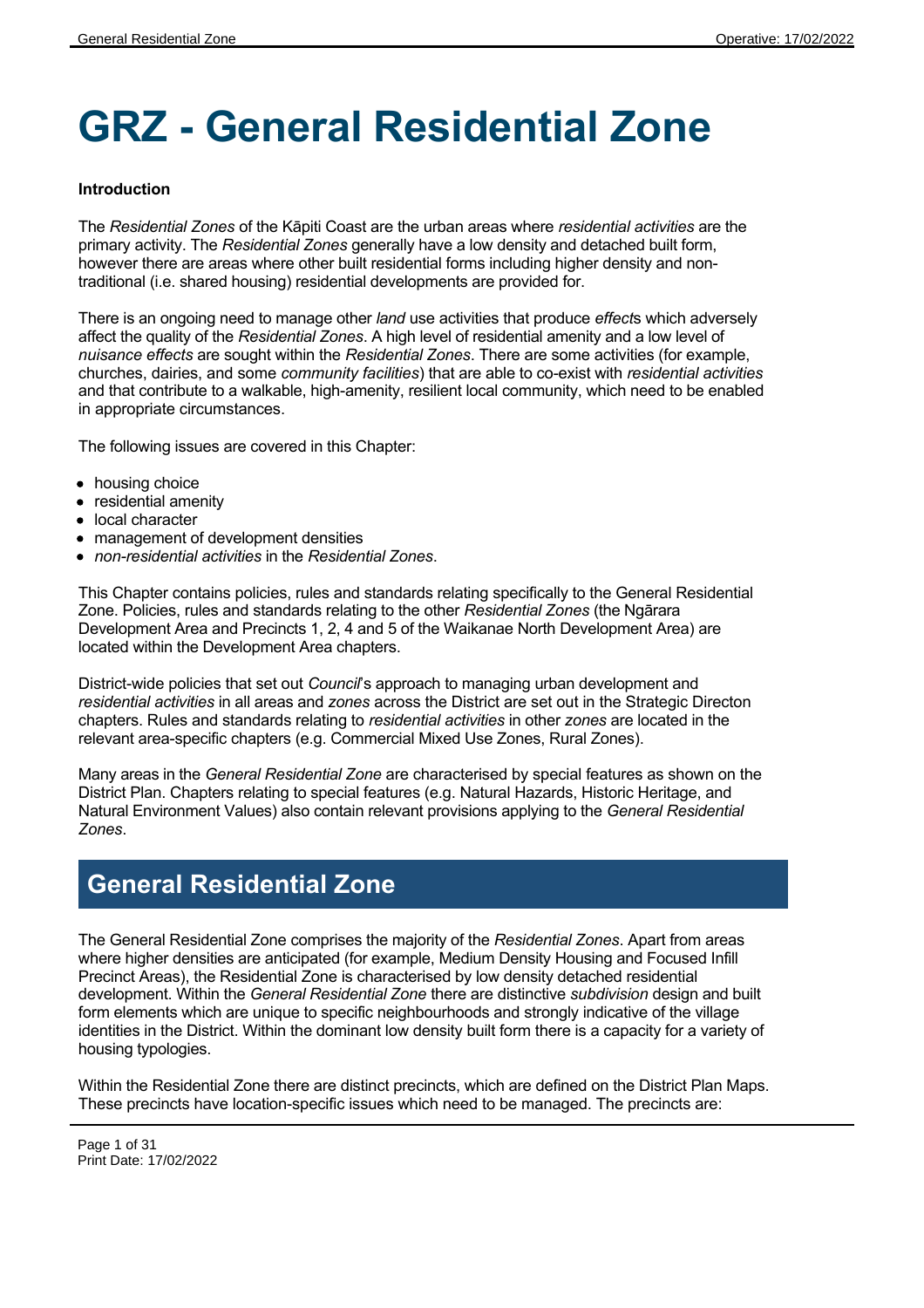# *General Precincts*

### **Waikanae Garden Precinct**

This precinct is characterised by low residential density and high amenity values associated with existing established *trees* and remnant *indigenous vegetation*. *Development* should be undertaken in a manner which is sympathetic to preserving the existing high standards of character and *amenity values*.

### **Pekawy Precinct**

This precinct is located in Peka Peka. A *structure plan* (Appendix 5) has been developed to manage the location, form and scale of *development* within the precinct.

### **Ferndale Area Precinct**

This precinct is designed to preserve the existing high standard of character and *amenity values* of Waikanae North. The precinct is subject to a *structure plan* and associated notations (Appendix 4).

### **Waikanae Golf Precinct**

This precinct is a small residential area adjacent to the Waikanae Golf Course. Controls specific to the precinct have been established to ensure *development* is sympathetic to its context.

# **The Drive Extension Precinct**

This precinct is a small residential area on Otaihanga Road that adjoins both General Residential and Rural Lifestyle Zone areas. Controls specific to the precinct have been established to ensure *development* is sympathetic to its context.

# **Te Horo Beach**

### *Low Density Housing Precincts*

# **Panorama Drive Precinct**

This precinct is a very low density residential area located on the urban edge of Paraparaumu. The density of *development* within this area is limited due to:

- i. the high visibility of the area from beyond the precinct and an associated need to manage potential significant visual *effect*s arising from insensitive development; and
- ii. the benefits of providing a low-density transitional area at the urban edge.

# **Ōtaki Low Density Housing Precinct**

This precinct is a very low density residential area in the vicinity of Lupin Road in northern Ōtaki. The density of *development* is limited because of the location of the area on the urban edge and surface water management constraints.

# **Paraparaumu Low Density Precinct**

This area around Ventnor Drive, Paraparaumu serves as a transition between the northern edge of the urban area along the *State Highway* at Paraparaumu and the rural area south of the Waikanae River.

# **Manu Grove Low Density Housing Precinct**

This low density precinct provides a transition to the rural area north of Waikanae township, and includes large existing *allotments* characterised by mature vegetation, *ecological sites* and relatively low built intensity.

# **County Road Ōtaki Low Density Precinct**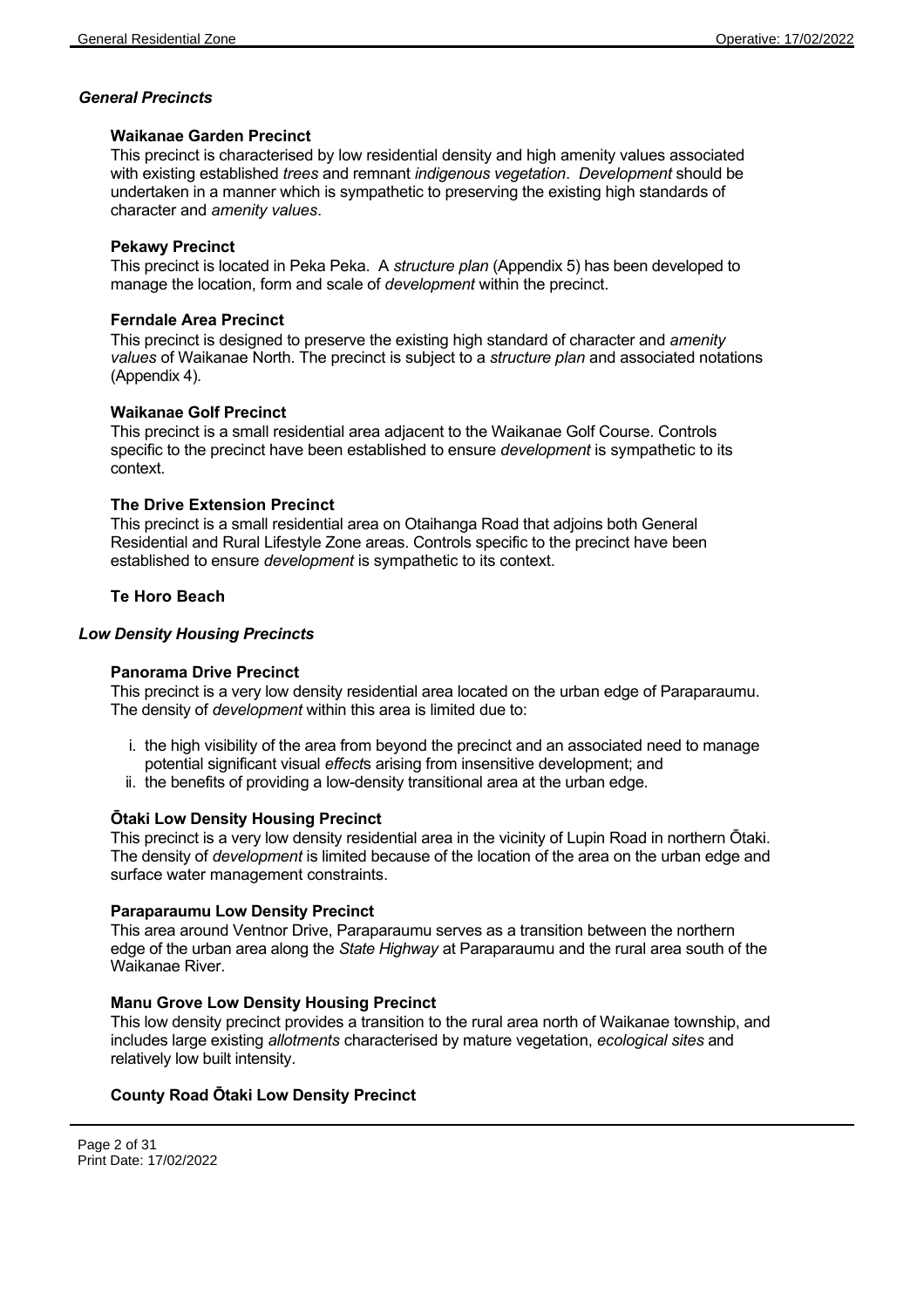This low density precinct provides a transition between the Ōtaki township and the southwestern edge of the Ōtaki Plateau. The density of development within this area is limited, consistent with the surrounding residential area's character that includes large *allotments* and mature vegetation.

### *Intensification Precincts*

### **Focused Infill Precinct (Paraparaumu, Raumati Beach, Waikanae and Ōtaki)**

This precinct allows for *subdivision* resulting in higher densities than the *general residential area*, but lower than the Medium Density Precinct. The precinct is applied to areas where focused *infill* does not detract from the character of the area and there is good accessibility to *centres*, public *open space* and public transport facilities.

### **Medium Density Housing Precinct (Paraparaumu, Paraparaumu Beach and Raumati Beach)**

This precinct identifies locations where the development of *medium density housing* is supported, generally in locations where the character of the area is not so sensitive to more intensive development and where higher density land uses will have positive *effect*s in regard to community *infrastructure*.

Medium Density Housing Precincts are located within a five-minute walk (approximately 400 metres) of *shops*, services, public transport nodes, parks or other amenities for residents. The Medium Density Housing Design Guide is included in Appendix 2.

# **Beach Residential Precincts**

The four Beach Residential Precinct areas extend across the four coastal settlements of Ōtaki Beach, Waikanae Beach, Raumati and Paekākāriki. These settlements have a linear layout, low key 'beach' character and expressive topography enhanced by prominent mature vegetation. Their memorable natural setting contributes to a strong sense of place. While each of the four settlements has its own ambience and individuality, they share a range of common features derived from similarities in their coastal location, topography and history of land *subdivision*. Common patterns that underpin their 'beach' character include:

- well-defined boundaries and a strong sense of place;
- prominent views to local features, as well as to more distant natural features;
- distinctive landscapes comprised of memorable natural features (beaches and coastlines, dunes, and identifiable clusters of established vegetation);
- landform variation which has influenced the street network and block structure, the *subdivision* and *development* patterns, and a variety of streetscape conditions;
- an intricate relationship between natural and built form with *buildings* that are sympathetic to and fit in well with the landscape setting;
- low density, low scale character, based on one and two storey *buildings* and relatively low *building coverage*;
- diverse *building* character, including a mix of old and new houses with wide variations in *building* age, style, materials and form; and
- relatively large *allotments* with a potential for redevelopment.

Given the distinctive qualities of these areas, it is important to ensure that new *development* is sensitive to its landscape setting and enhances the collective character, *amenity value* and public significance of each area.

The Beach Residential Precincts are subject to specific rules and standards. The Special Character Area Guidelines in Appendix 3 set out the manner in which *development* in the Beach Residential Precincts should be undertaken.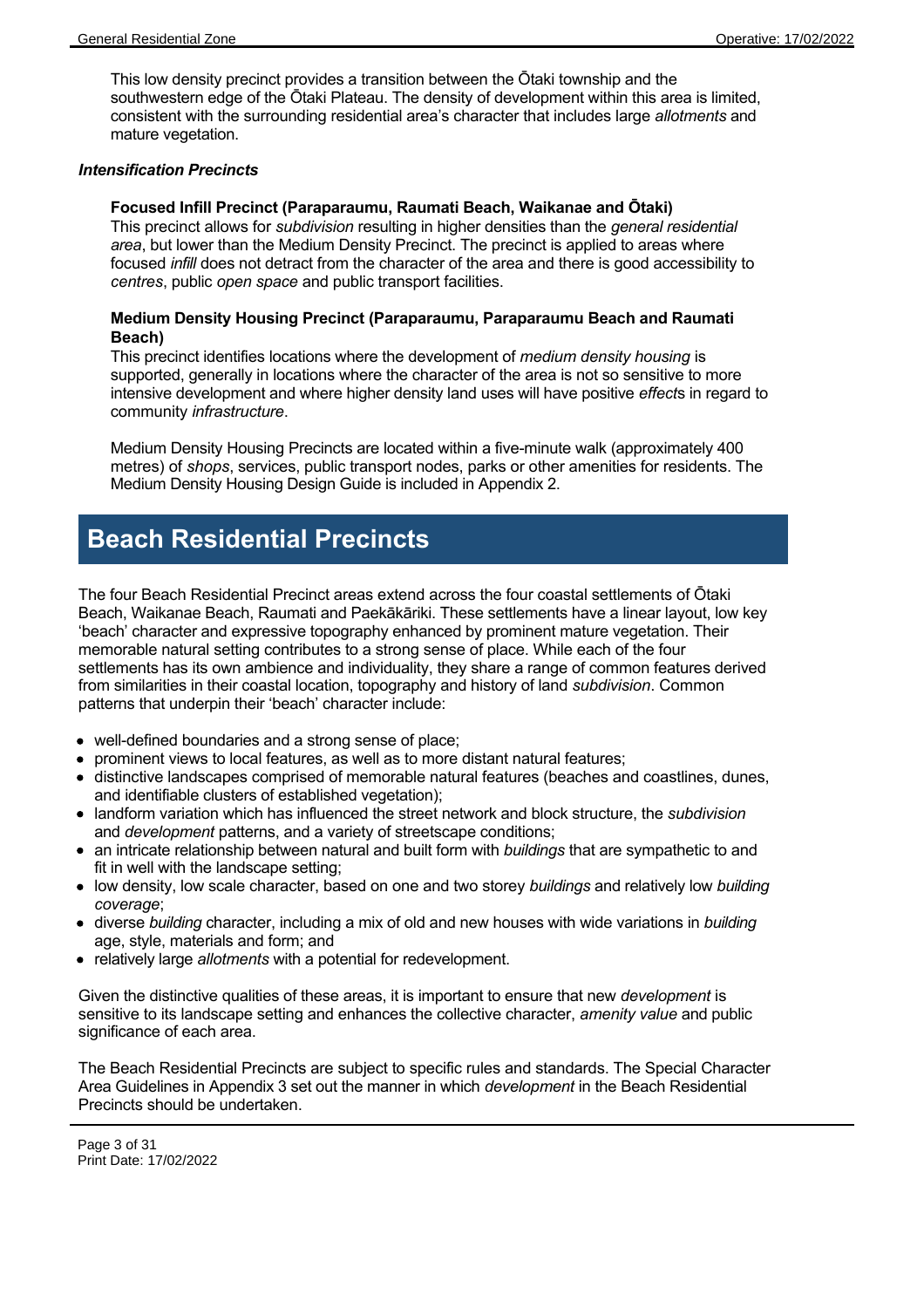# *General Residential Area*

The areas of the General Residential Zone which do not have additional place-based provisions which modify the zone's provisions are identified with the *General Residential Area* Precinct*.*

# **Strategic Context**

The Primary Objectives that this chapter implements are:

- DO-O1 Tāngata Whenua;
- DO-O3 Development Management;
- DO-O4 Coastal Environment;
- DO-O8 Strong Communities;
- DO-O11 Character and Amenity Values;
- DO-O12 Housing Choice and Affordability;
- DO-O13 Infrastructure;
- DO-O14 Access and Transport;
- DO-O15 Economic Vitality; and
- DO-O17 Open Spaces / Active Communities.

# **DO-O1** Tāngata Whenua

To work in partnership with the *tangata whenua* of the District in order to maintain *kaitiakitanga* of the District's resources and ensure that decisions affecting the natural *environment* in the District are made in accordance with the principles of Te Tiriti o Waitangi (Treaty of Waitangi).

# **DO-O3** Development Management

To maintain a consolidated urban form within existing urban areas and a limited number of identified growth areas which can be efficiently serviced and integrated with existing townships, delivering:

- 1. urban areas which maximise the efficient end use of energy and integration with infrastructure;
- 2. a variety of living and working areas in a manner which reinforces the function and vitality of centres;
- 3. resilient communities where development does not result in an increase in risk to life or severity of damage to property from natural hazard events;
- 4. higher residential densities in locations that are close to centres and public open spaces, with good access to public transport;
- 5. management of development in areas of special character or amenity so as to maintain, and where practicable, enhance those special values;
- 6. sustainable natural processes including freshwater systems, areas characterised by the productive potential of the land, ecological integrity, identified landscapes and features, and other places of significant natural amenity;
- 7. an adequate supply of housing and areas for business/employment to meet the needs of the District's anticipated population which is provided at a rate and in a manner that can be sustained within the finite carrying capacity of the District; and
- 8. management of the location and effects of potentially incompatible land uses including any interface between such uses.

# **DO-O4** Coastal Environment

To have a coastal environment where:

1. areas of outstanding natural character and high natural character, outstanding natural features and landscapes, areas of significant indigenous vegetation and significant habitats of indigenous fauna are identified and protected;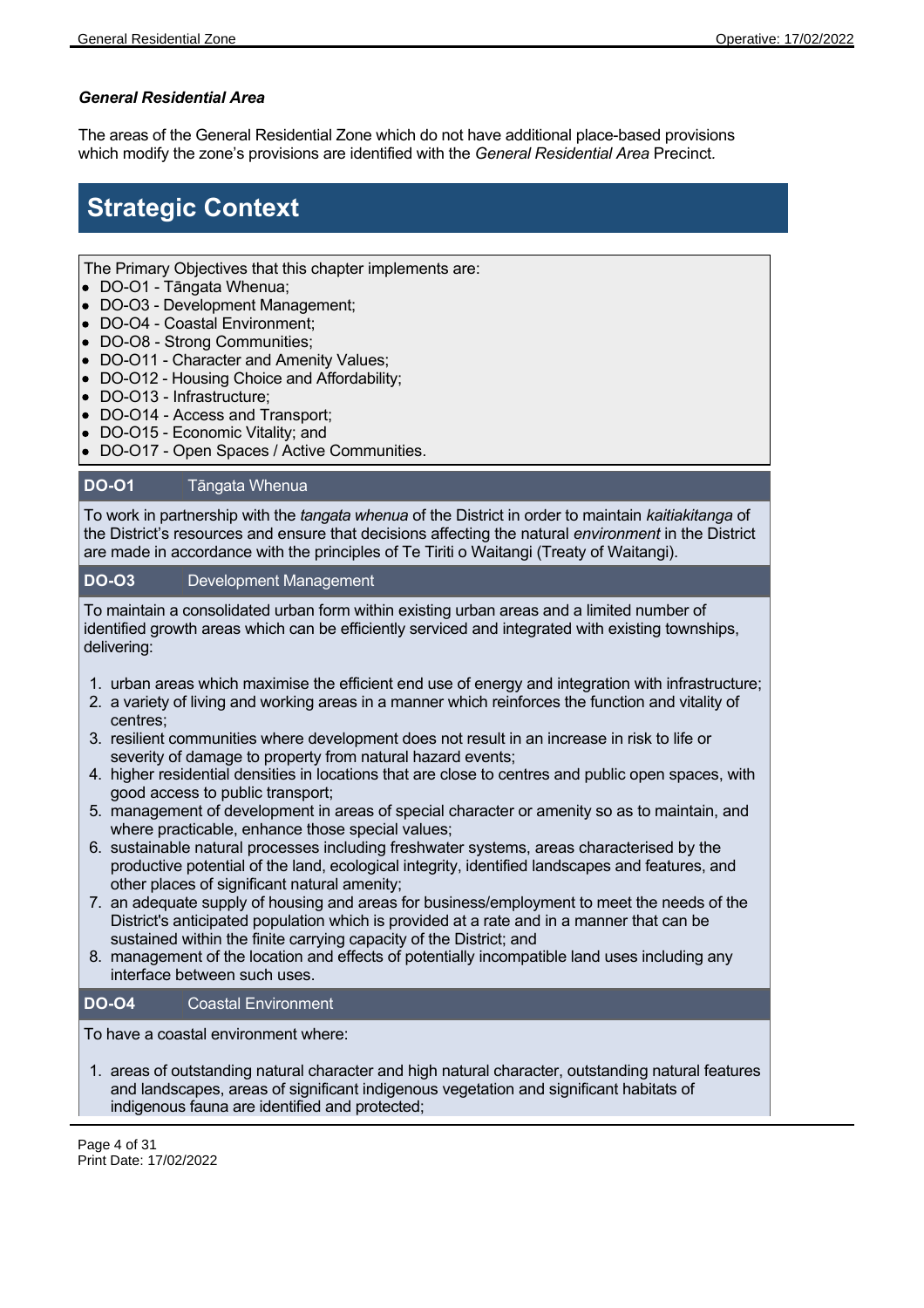- 2. areas of outstanding natural character and high natural character are restored where degraded;
- 3. the effects of inappropriate subdivision, use and development are avoided, remedied, or mitigated:
- 4. public access to and along the coast to facilitate active and passive recreational use is maintained and enhanced while managing inappropriate vehicle access; and
- 5. Inappropriate development does not result in further loss of coastal dunes in the area mapped as the coastal environment.

# **DO-O8** Strong Communities

To support a cohesive and inclusive community where people:

- 1. have easy access and connectivity to quality and attractive public places and local social and community services and facilities;
- 2. have increased access to locally produced food, energy and other products and resources;
- 3. have improved health outcomes through opportunities for active living or access to health services; and
- 4. have a strong sense of safety and security in public and private spaces.

# **DO-O11** Character and Amenity Values

To maintain and enhance the unique character and amenity values of the District's distinct communities so that residents and visitors enjoy:

- 1. relaxed, unique and distinct village identities and predominantly low-density residential areas characterised by the presence of mature vegetation, a variety of built forms, the retention of landforms and unique community identities;
- 2. vibrant, lively *town centres* supported by higher density residential and mixed use areas;
- 3. neighbourhood *centres*, village communities and employment areas characterised by high levels of amenity, accessibility and convenience;
- 4. productive rural areas, characterised by openness, natural landforms, areas and corridors of *indigenous vegetation*, and *primary production activities*; and
- 5. well managed interfaces between different types of land use areas (e.g. between living, working and rural areas and between potentially conflicting land uses, so as to minimise adverse *effect*s.

# **DO-O12** Housing Choice and Affordability

To meet diverse community needs by increasing the amount of housing that:

- 1. is of densities, locations, types, attributes, size and tenure that meets the social and economic wellbeing needs of households in suitable urban and rural locations;
- 2. is affordable and adequate for lower income households; and
- 3. can respond to the changing needs of residents, regardless of age, mobility, health or lifestyle preference;

while enhancing the amenity of living environments and contributing to the sustainability of communities and compatibility with the goals of environmental sustainability, in particular resource, water and energy efficiency.

# **DO-O13** Infrastructure

To recognise the importance and national, regional and local benefits of *infrastructure* and ensure the efficient *development*, maintenance and operation of an adequate level of social and physical *infrastructure* and services throughout the District that:

- 1. meets the needs of the community and the region; and
- 2. builds stronger community resilience, while avoiding, remedying or mitigating adverse *effects* on the *environment*.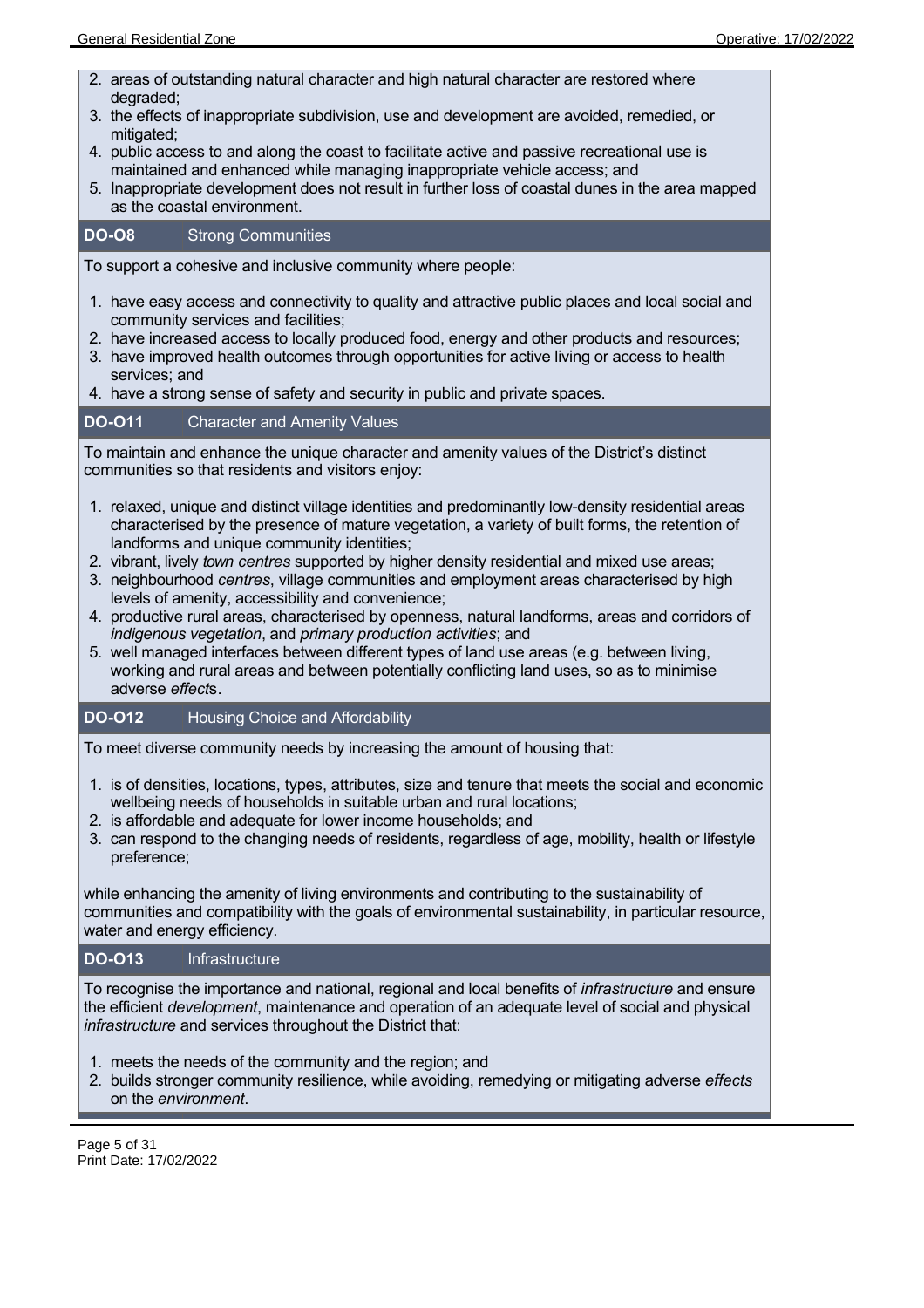#### **DO-O14** Access and Transport

To ensure that the transport system in the District:

- 1. integrates with land use and urban form and maximises accessibility;
- 2. improves the efficiency of travel and maximises mode choice to enable people to act sustainably as well as improving the resilience and health of communities;
- 3. contributes to a strong economy;
- 4. avoids, remedies or mitigates adverse *effect*s on land uses;
- 5. does not have its function and operation unreasonably compromised by other activities;
- 6. is safe, fit for purpose, cost effective and provides good connectivity for all communities; and
- 7. provides for the integrated movement of people, goods and services.

### **DO-O15** Economic Vitality

To promote sustainable and on-going economic development of the local economy, including the rural sector, with improved number and quality of jobs and investment through:

1.

- a. encouraging *business activities* in appropriate locations within the District, principally through differentiating and managing various types of *business activities* both on the basis of the activity, and the potential local and strategic *effect*s of their operation;
- b. reinforcing a compact, well designed and sustainable regional form supported by an integrated *transport network*;
- c. enabling opportunities to make the economy more resilient and diverse;
- d. providing opportunities for the growth of a low carbon economy, including clean technology;
- e. minimising *reverse sensitivity effect*s on *business activities*, including *primary production activities* ; and
- f. enhancing the amenity of *Working Zones*;

while:  $\mathcal{P}$ 

- a. ensuring that economic growth and development is able to be efficiently serviced by *infrastructure*;
- b. encouraging commercial consolidation and the co-location of community services and facilities primarily within the *Paraparaumu Sub-Regional Centre* and *Town Centres*; and
- c. managing contamination, pollution, odour, noise and glare, associated with *business activities,* including *primary production activities*.

# **DO-O17** Open Spaces / Active Communities

To have a rich and diverse network of *open space* areas that:

- 1. is developed, used and maintained in a manner that does not give rise to significant adverse *effect*s on the natural and physical *environment*;
- 2. protects the District's cultural, ecological and *amenity values*, while allowing for the enhancement of the quality of *open space* areas;
- 3. supports the identity, health, cohesion and resilience of the District's communities; and
- 4. ensures that the present and future recreational and *open space* needs of the District are met.

# Provisions in other chapters of the Plan may also be relevant.

See Rule NH-FLOOD-R2 for separation of *buildings* and *structures* from *waterbodies* standards, TR-PARK-R18 to TR-PARK-R21 for Parking, INF-MENU-R27 to INF-MENU-R29, INF-MENU-R35, INF-MENU-R37, SUB-DW-R4, SUB-DW-R5 and SUB-DW-R23 in relation to *water* and *stormwater* and the Financial Contributions chapter in relation to financial contributions rules and standards for all development.

Page 6 of 31 Print Date: 17/02/2022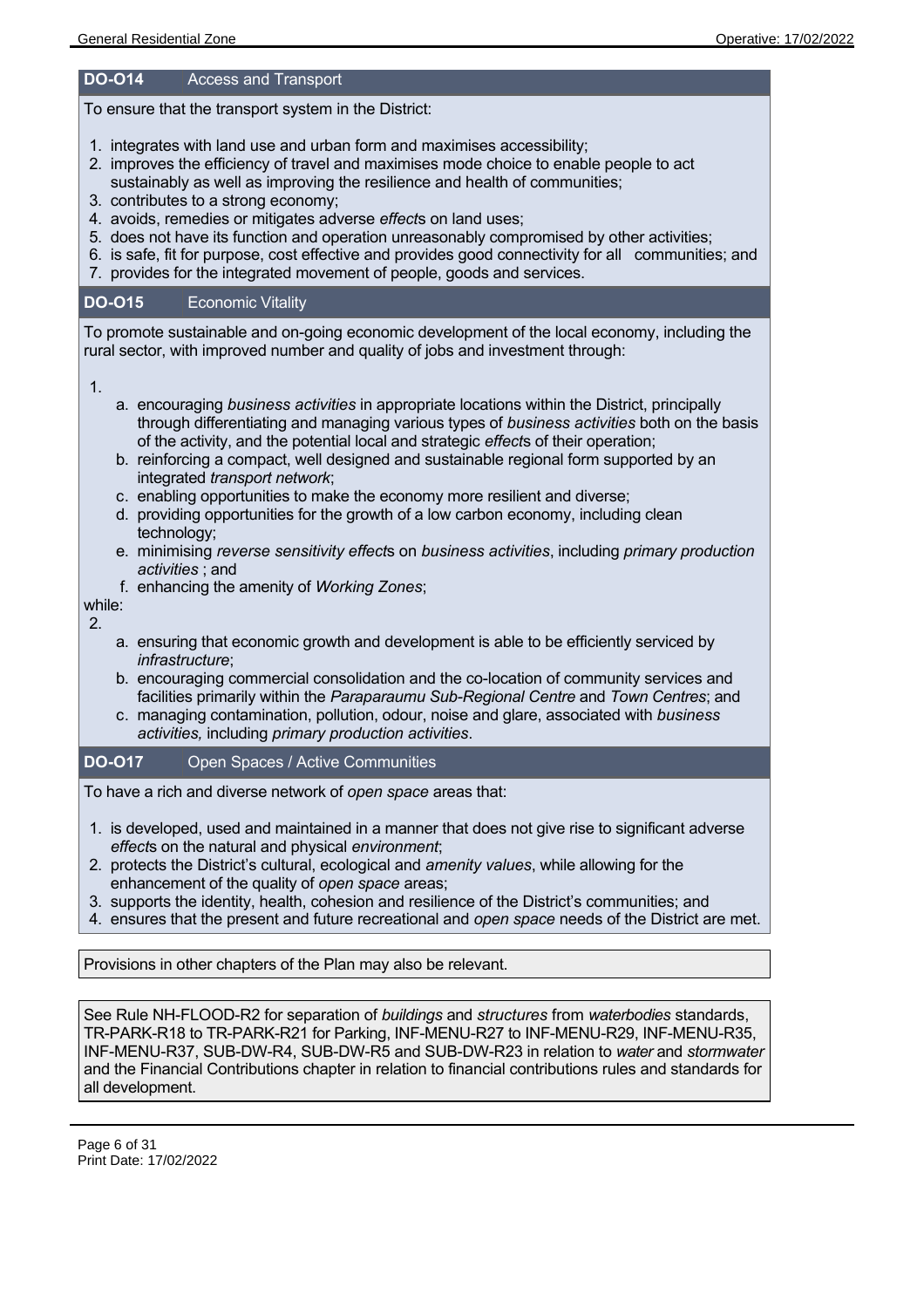# **Policies**

**GRZ-P1** Medium Density Housing *Medium density housing* will be provided for in precinct areas identified on the District Plan Maps, which are in close proximity (i.e. approximately five minutes walk or 400m) to *centres*, *open spaces*, public *transport networks* and where existing *infrastructure* has sufficient capacity. *Medium density housing* developments will be designed and developed in a manner which: 1. is of a suitable and compatible location, *height*, density, scale, and bulk relative to the context, adjacent *land* uses, streets and reserves; 2. ensures high quality, high-amenity living conditions in comprehensive and coordinated *medium density housing* developments, including appropriate private *outdoor living areas* and *landscaping* which meet the on-site outdoor amenity needs of residents; 3. is consistent with the principles in the Medium Density Housing Design Guide in Appendix 2. The Design Guide will be used as an assessment tool for applications to establish new *medium density housing* or to modify lawfully established *medium density housing*; and 4. maintains *amenity values* of, and is sympathetic to, adjacent *residential buildings* and areas, and avoids excessive *building* dominance, including through *building height* and mass, materials and finishing. **GRZ-P2 Focused Infill Precincts** Focused *infill* development will be provided for in identified precincts which are close to *centres*, other local services, and public *open spaces* and which have sufficient *infrastructure* capacity. The resulting density will be higher than *general residential* areas but lower than *medium density housing* precinct areas. **GRZ-P3** Special Character Areas *Development*, use and *subdivision* in special character areas, identified in the District Plan Maps, will recognise the distinct identity and valued character of the area and will be compatible with the valued character of the area. The District's special character areas are the: 1. Beach Residential Precinct at: a. Paekākāriki; b. Raumati; c. Waikanae Beach; d. Ōtaki Beach; and 2. Waikanae Garden Precinct. **Note:** Special Character Area Guidelines are included in Appendix 3 but only apply to the Beach Residential Precincts. **GRZ-P4** Beach Residential Precincts *Subdivision*, use and *development* in the Beach Residential Precincts will be undertaken in a manner that protects the valued character and qualities of these areas in accordance with Appendix 3 Special Character Areas Design Guidelines. Where new *subdivision* or *development* is proposed in the Beach Residential Precincts, specific consideration will be given to the extent to which the proposal: 1. contributes to the collective identity of the local *environment*;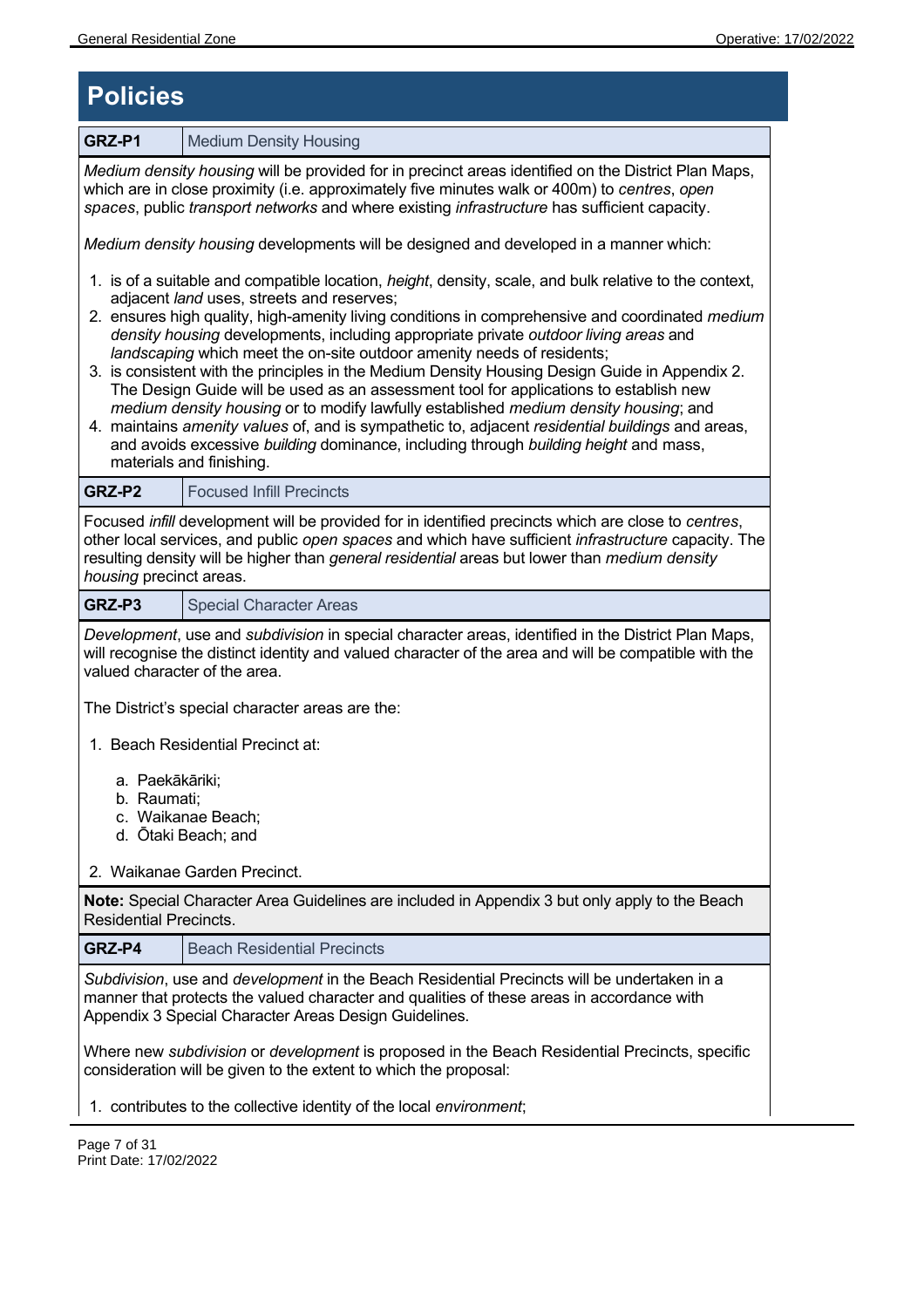- 2. reinforces an attractive, defined and coherent streetscape character and is responsive to specific local conditions;
- 3. is sympathetic to and maintains the integrity of the existing landscape, landform and vegetation:
- 4. is compatible in scale with its built context;
- 5. is coherently designed and of good design quality; and
- 6. retains mature vegetation, reinforces existing planting patterns and integrates *buildings* into the existing landscape setting.

**GRZ-P5** Waikanae Beach

*Subdivision*, use and development in the Waikanae Beach Residential Precinct will be undertaken in a manner that respects and recognises the cultural context and history of the area, including through:

- 1. limiting *subdivision*, use and development that affects the dune system in the area;
- 2. limiting the density of *subdivision* in the area; and
- 3. maintaining the natural character of vegetation in the area.

### **GRZ-P6** Waikanae Garden Precinct

*Subdivision* in the Waikanae Garden Precinct will be managed to retain the valued low density 'garden' character of the area. Use and *development* will ensure that mature *trees* and extensive areas of vegetation are retained and where possible enhanced.

**GRZ-P7** Development and Landforms

*Subdivision*, use and *development* (including associated *driveways*) should be sited, designed and undertaken to integrate with the natural topography and landform of the land and to minimise:

- 1. the visual impact, bulk and scale of *buildings* and *structures* on identified landscape values, *ecological sites, geological features* or *areas of high natural character*;
- 2. the extent of cut and fill;
- 3. the need for and the *height* of retaining walls; and
- 4. the mass of *buildings* on sloping land, by variations in wall and roof lines and by floor plans which complement the contours of the land.

# **GRZ-P8** Reverse Sensitivity

New residential *subdivision* and *development* will be located away from lawfully established industrial or intensive rural activities, or areas zoned for these activities, to minimise *reverse sensitivity effects*.

*Residential activities* (excluding *visitor accommodation* other than *temporary residential rental accommodation*) located at the urban-rural interface will be undertaken in a manner which is compatible with the activities undertaken in the Rural Zones.

**GRZ-P9** *Residential Activities* (excluding *visitor accommodation* other than *temporary residential rental accommodation*)

*Residential activities* will be recognised and provided for as the principal use in the *Residential Zones,* while ensuring that the *effects* of *subdivision*, use and *development* is in accordance with the following principles:

- 1. adverse *effects* on natural systems will be avoided, remedied or mitigated;
- 2. new built *development* will relate to local built identity, character values and the density of the surrounding residential *environment*;
- 3. transport choice and efficiency will be maximised;
- 4. housing types which meet the need of households will be provided for;
- 5. the number of *residential units* per *allotment* will be limited; and
- 6. a limited number of *accessory buildings* and *buildings* which are *ancillary* to *residential*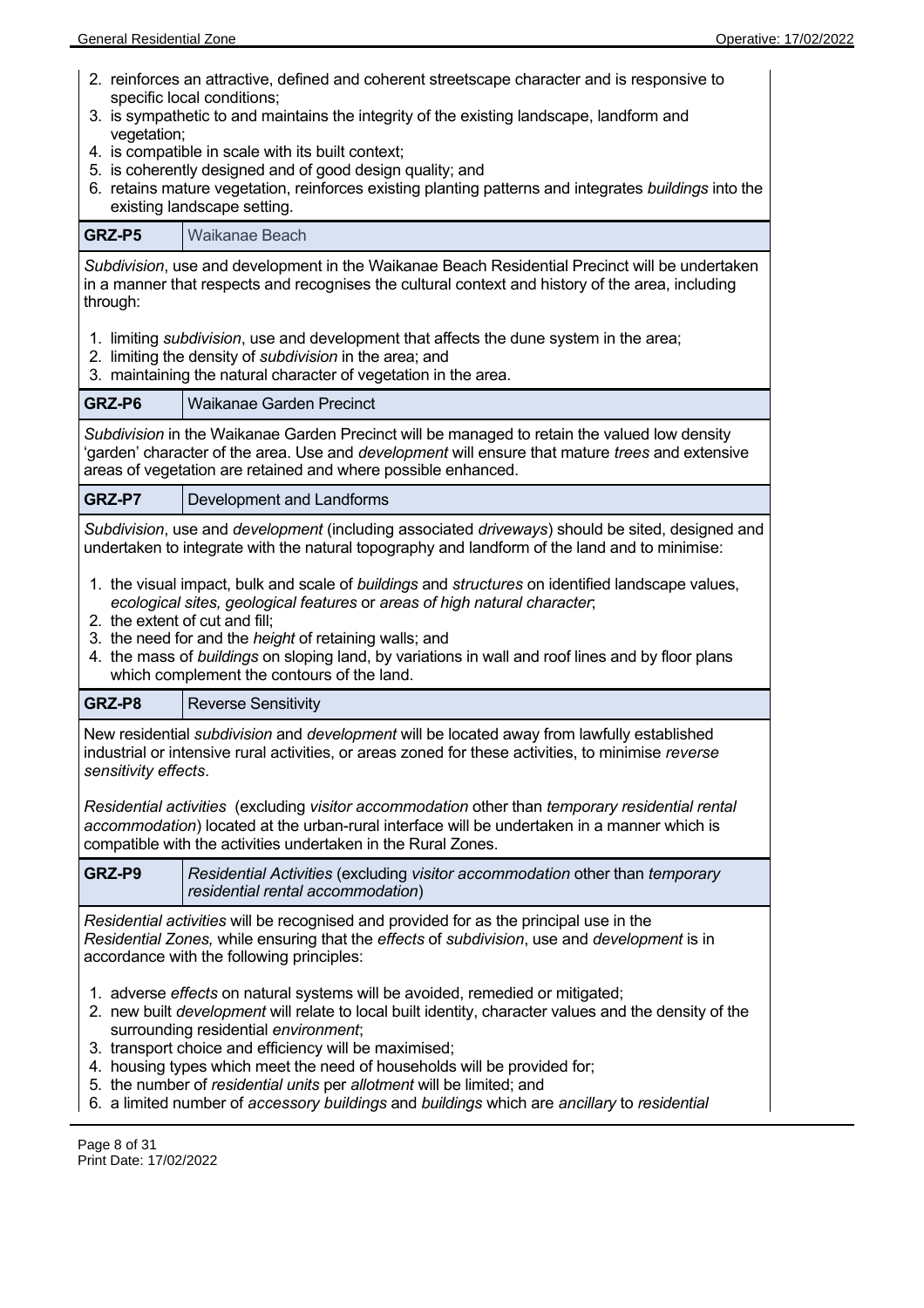| activities will be provided for.                                                                                                                                                                                                                                                                                                                                                                                                                                                                                                                                                                                                                                                                                                                                                                                                                                                                                                                                                                                                                                                                                                                                                        |  |  |  |
|-----------------------------------------------------------------------------------------------------------------------------------------------------------------------------------------------------------------------------------------------------------------------------------------------------------------------------------------------------------------------------------------------------------------------------------------------------------------------------------------------------------------------------------------------------------------------------------------------------------------------------------------------------------------------------------------------------------------------------------------------------------------------------------------------------------------------------------------------------------------------------------------------------------------------------------------------------------------------------------------------------------------------------------------------------------------------------------------------------------------------------------------------------------------------------------------|--|--|--|
| GRZ-P10<br><b>Residential Amenity</b>                                                                                                                                                                                                                                                                                                                                                                                                                                                                                                                                                                                                                                                                                                                                                                                                                                                                                                                                                                                                                                                                                                                                                   |  |  |  |
| Subdivision, use and development in the Residential Zones will be required to achieve a high level<br>of on-site amenity for residents and neighbours in accordance with the following principles:                                                                                                                                                                                                                                                                                                                                                                                                                                                                                                                                                                                                                                                                                                                                                                                                                                                                                                                                                                                      |  |  |  |
| 1. building size and footprint will be proportional to the size of the allotment;<br>2. usable and easily accessible private outdoor living spaces will be provided;<br>3. buildings and structures will be designed and located to maximise sunlight access, privacy<br>and amenity for the site and adjoining allotments;<br>4. buildings and structures will be designed and located to minimise visual impact and to ensure<br>they are of a scale which is consistent with the area's urban form;<br>5. appropriate separation distances will be maintained between buildings;<br>6. yards will be provided to achieve appropriate building setbacks from neighbouring areas, the<br>street and the coast;<br>7. hard and impermeable surfaces will be offset by permeable areas on individual allotments;<br>8. unreasonable and excessive noise, odour, smoke, dust, light, glare and vibration will be<br>avoided;<br>9. non-residential buildings will be of a form and scale which is compatible with the surrounding<br>residential environment; and<br>10. service areas for non-residential activities will be screened, and planting and landscaping will<br>be provided. |  |  |  |
| <b>GRZ-P11</b><br><b>Residential Streetscape</b>                                                                                                                                                                                                                                                                                                                                                                                                                                                                                                                                                                                                                                                                                                                                                                                                                                                                                                                                                                                                                                                                                                                                        |  |  |  |
| Development, use and subdivision will enhance the amenity, functionality and safety of the<br>streetscape in the Residential Zones. To achieve a positive relationship between development and<br>the street, development will be undertaken in accordance with the Council's Streetscape Strategy<br>and Guideline:<br>1. direct pedestrian access will be provided from the street to the front entrance of the <i>primary</i><br>residential building, where practicable;<br>2. where practicable, at least one <i>habitable room</i> will be orientated towards the street;<br>3. the safety of road users, including pedestrians and cyclists, will not be adversely affected; and<br>4. on-site vehicle manoeuvring will be provided for rear allotments, allotments with significant<br>sloping driveways and on strategic arterial routes.                                                                                                                                                                                                                                                                                                                                      |  |  |  |
| GRZ-P12<br>Landscaping                                                                                                                                                                                                                                                                                                                                                                                                                                                                                                                                                                                                                                                                                                                                                                                                                                                                                                                                                                                                                                                                                                                                                                  |  |  |  |
| Landscaping will be required for non-residential activities and intensive residential development in<br>the Residential Zones to enhance residential amenity, while promoting water conservation and<br>biodiversity and allowing for the natural infiltration of surface waters through permeable treatments.<br>Landscaping will be located and designed in accordance with the following principles:                                                                                                                                                                                                                                                                                                                                                                                                                                                                                                                                                                                                                                                                                                                                                                                 |  |  |  |
| 1. the visual impact of large buildings will be reduced by appropriate screening and planting;<br>2. service areas, loading areas and outdoor storage areas will be screened;<br>3. on-site outdoor living spaces will be defined and enhanced by landscaping;<br>4. sunlight access and passive surveillance to adjoining areas will not be unreasonably restricted;<br>5. public infrastructure and services will not be damaged or blocked;<br>6. planting of locally indigenous vegetation will be encouraged; and<br>7. permeable surfaces will be provided for the natural infiltration of surface waters.                                                                                                                                                                                                                                                                                                                                                                                                                                                                                                                                                                        |  |  |  |
| <b>GRZ-P13</b><br><b>Energy Efficiency</b>                                                                                                                                                                                                                                                                                                                                                                                                                                                                                                                                                                                                                                                                                                                                                                                                                                                                                                                                                                                                                                                                                                                                              |  |  |  |
| Where practicable, development and subdivision in the Residential Zones will be designed to<br>minimise energy consumption by maximising sunlight access, and incorporating passive<br>ventilation. Specifically, development will be undertaken in accordance with the following<br>principles:                                                                                                                                                                                                                                                                                                                                                                                                                                                                                                                                                                                                                                                                                                                                                                                                                                                                                        |  |  |  |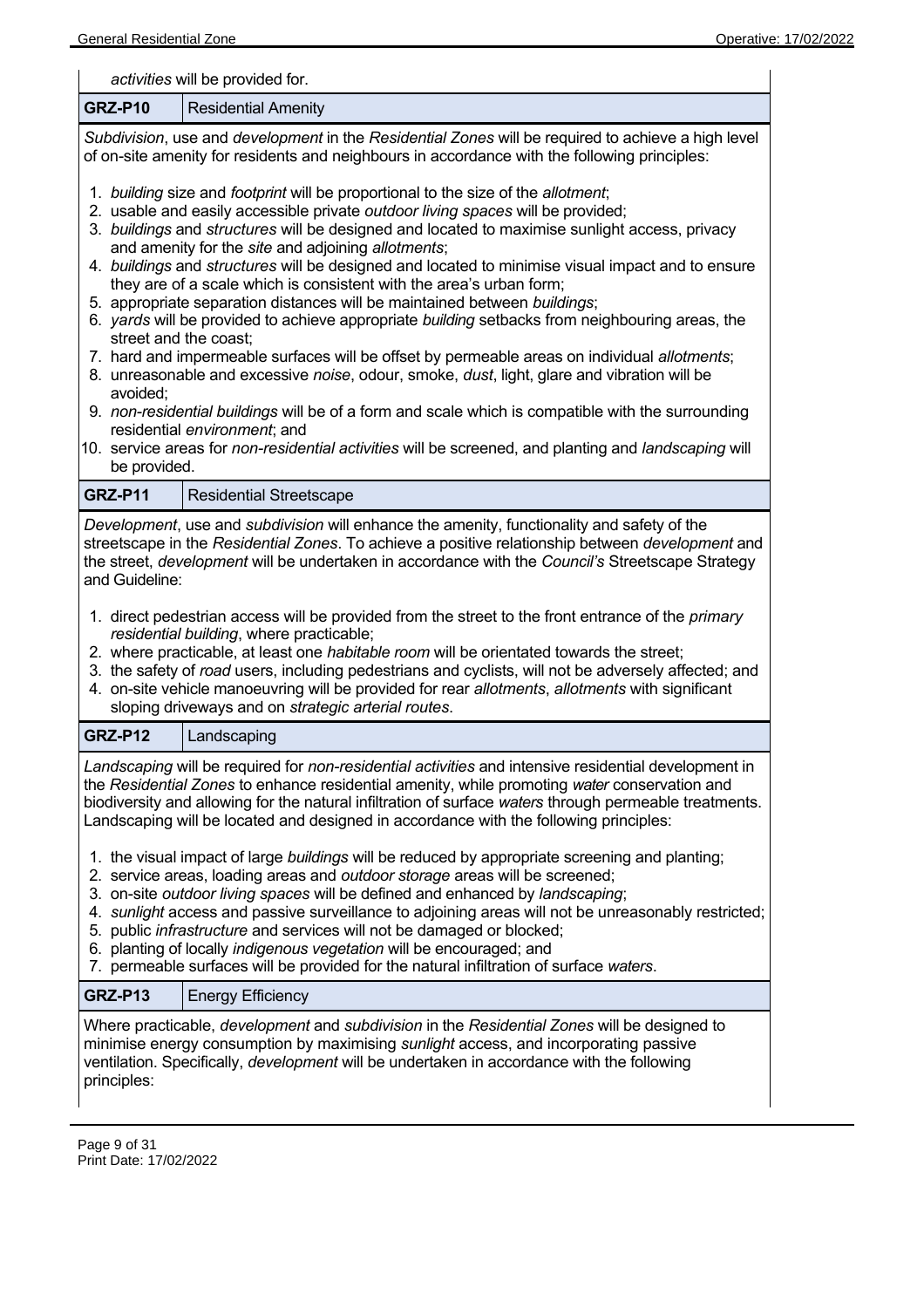| 1. good sunlight access should be prioritised to main living areas, habitable rooms (including<br>rooms used for hospital recovery) and the private open space associated with living areas; and<br>2. the potential for natural cross-ventilation will be maximised to enable cooling breezes to reduce<br>internal temperatures in the summer months.                                                                                                                                                                                                                                                                                                                                                                                                                                    |                                                                                                                                                                                                                                                                                                                                                                                            |  |  |
|--------------------------------------------------------------------------------------------------------------------------------------------------------------------------------------------------------------------------------------------------------------------------------------------------------------------------------------------------------------------------------------------------------------------------------------------------------------------------------------------------------------------------------------------------------------------------------------------------------------------------------------------------------------------------------------------------------------------------------------------------------------------------------------------|--------------------------------------------------------------------------------------------------------------------------------------------------------------------------------------------------------------------------------------------------------------------------------------------------------------------------------------------------------------------------------------------|--|--|
| GRZ-P14                                                                                                                                                                                                                                                                                                                                                                                                                                                                                                                                                                                                                                                                                                                                                                                    | <b>Minor Residential Units</b>                                                                                                                                                                                                                                                                                                                                                             |  |  |
| A minor residential unit will be provided for where it is ancillary to a residential unit and is<br>undertaken in the following manner:<br>1. it will be of a scale suitable to accommodate 1 or 2 persons;<br>2. it will not compromise the provision of sufficient outdoor living space areas; and<br>3. it will not unreasonably affect the privacy, outlook or sunlight access of the primary residential                                                                                                                                                                                                                                                                                                                                                                              |                                                                                                                                                                                                                                                                                                                                                                                            |  |  |
|                                                                                                                                                                                                                                                                                                                                                                                                                                                                                                                                                                                                                                                                                                                                                                                            | building or adjoining properties and public spaces.                                                                                                                                                                                                                                                                                                                                        |  |  |
| GRZ-P15                                                                                                                                                                                                                                                                                                                                                                                                                                                                                                                                                                                                                                                                                                                                                                                    | <b>Accessory Buildings</b>                                                                                                                                                                                                                                                                                                                                                                 |  |  |
|                                                                                                                                                                                                                                                                                                                                                                                                                                                                                                                                                                                                                                                                                                                                                                                            | Accessory buildings will be provided for where they are ancillary to residential activities on-site<br>(excluding visitor accommodation which is not a temporary residential rental accommodation)<br>and are undertaken in accordance with the following principles:                                                                                                                      |  |  |
|                                                                                                                                                                                                                                                                                                                                                                                                                                                                                                                                                                                                                                                                                                                                                                                            | 1. they will not unreasonably affect the privacy, amenity, outlook or sunlight access of other<br>residential buildings or adjacent properties and public spaces;<br>2. their size, cumulative area, location and visual appearance will not dominate other residential<br>buildings or streetscape; and<br>3. they will not compromise the provision of sufficient outdoor living spaces. |  |  |
| GRZ-P16                                                                                                                                                                                                                                                                                                                                                                                                                                                                                                                                                                                                                                                                                                                                                                                    | Supported Living and Older Persons Accommodation                                                                                                                                                                                                                                                                                                                                           |  |  |
| The development of supported living accommodation will be provided for in a range of forms,<br>including units, minor residential units, complexes, shared accommodation, rest homes and<br>retirement accommodation, where it is located within the Residential Zones and integrated with the<br>surrounding environment. Supported living accommodation includes accommodation specifically<br>designed for older persons.                                                                                                                                                                                                                                                                                                                                                               |                                                                                                                                                                                                                                                                                                                                                                                            |  |  |
|                                                                                                                                                                                                                                                                                                                                                                                                                                                                                                                                                                                                                                                                                                                                                                                            | Supported living accommodation will be undertaken in accordance with the following principles:                                                                                                                                                                                                                                                                                             |  |  |
| 1. on-site pedestrian movement and use of open space by residents will not be unduly restricted<br>by the slope of the land;<br>2. design and development to promote interaction with surrounding communities, without<br>compromising privacy and safety;<br>3. the scale and design of development will reflect the residential nature and character of the<br>location, and ensure access through the <i>subject site</i> by the public and residents, including the<br>provision of public legal roads and pedestrian accessways consistent with residential scale<br>blocks; and<br>4. where practicable, the <i>development</i> will be located within walking distance of essential<br>facilities such as local shops, health and community services and public transport networks. |                                                                                                                                                                                                                                                                                                                                                                                            |  |  |
| GRZ-P17                                                                                                                                                                                                                                                                                                                                                                                                                                                                                                                                                                                                                                                                                                                                                                                    | Shared and Group Accommodation                                                                                                                                                                                                                                                                                                                                                             |  |  |
| Shared and group accommodation may be provided for where facilities are shared by residents<br>on-site at an intensity and scale compatible with other residential development within the locality.<br>Shared and group accommodation will be undertaken in accordance with the following principles.<br>The <i>development</i> should be:                                                                                                                                                                                                                                                                                                                                                                                                                                                 |                                                                                                                                                                                                                                                                                                                                                                                            |  |  |
| 1. located within walking distance of essential facilities such as local shops, health and<br>community services and public transport networks;                                                                                                                                                                                                                                                                                                                                                                                                                                                                                                                                                                                                                                            |                                                                                                                                                                                                                                                                                                                                                                                            |  |  |

2. located where on-site pedestrian movement of residents is not unduly restricted by the slope of the *land*;

Page 10 of 31 Print Date: 17/02/2022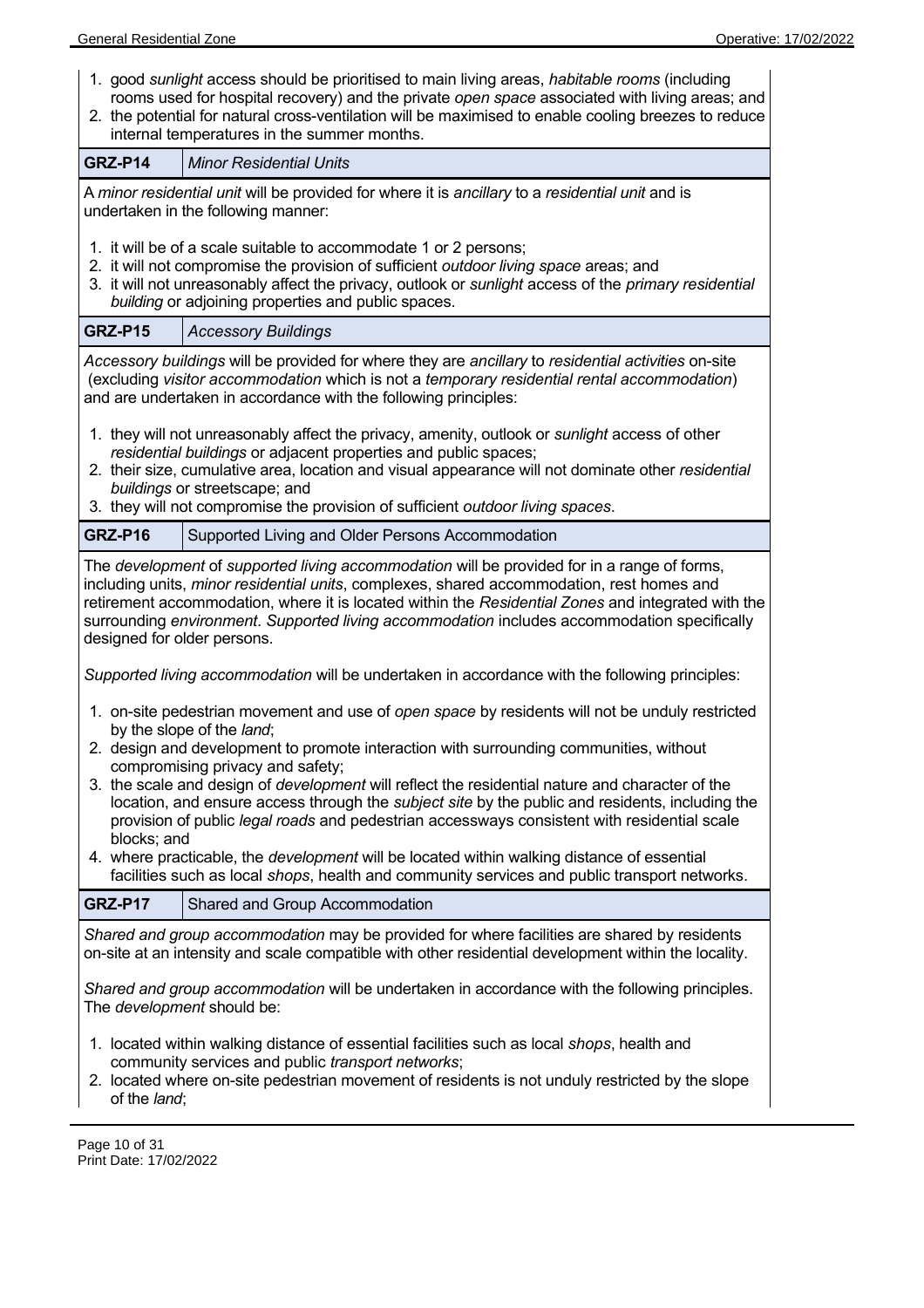| 3. located and designed to promote interaction with other sections of the community, without<br>compromising privacy and safety;<br>4. of a scale and appearance that reflects the residential nature and character of the surrounding<br>neighbourhood; and<br>5. of a scale and design which ensures access through the <i>subject site</i> by the public and<br>residents, including the provision of public legal road and pedestrian accessways consistent<br>with residential-scale blocks.<br><b>GRZ-P18</b><br><b>Home Businesses</b> |                                                                                                                                                                                                                                                                                                 |  |  |
|-----------------------------------------------------------------------------------------------------------------------------------------------------------------------------------------------------------------------------------------------------------------------------------------------------------------------------------------------------------------------------------------------------------------------------------------------------------------------------------------------------------------------------------------------|-------------------------------------------------------------------------------------------------------------------------------------------------------------------------------------------------------------------------------------------------------------------------------------------------|--|--|
|                                                                                                                                                                                                                                                                                                                                                                                                                                                                                                                                               |                                                                                                                                                                                                                                                                                                 |  |  |
|                                                                                                                                                                                                                                                                                                                                                                                                                                                                                                                                               | The opportunity to undertake home-based employment will be provided for in a manner which<br>avoids, remedies or mitigates adverse effects on the amenity values of the Residential Zones and<br>the primacy and vitality of centres.                                                           |  |  |
| <b>GRZ-P19</b>                                                                                                                                                                                                                                                                                                                                                                                                                                                                                                                                | <b>Non-Residential Activities</b>                                                                                                                                                                                                                                                               |  |  |
| which:                                                                                                                                                                                                                                                                                                                                                                                                                                                                                                                                        | 1. Non-residential activities other than activities managed under the Community Facilities<br>Chapter will be allowed in the Residential Zones only if the activities are compatible with<br>residential activities and the amenity values of residential areas, and if they provide a function |  |  |
| a. minimises the need to travel for daily goods and services;<br>b. supports the resilience of the local neighbourhood;<br>c. provides a service or function to the local neighbourhood; and<br>d. does not detract from the vitality of centres and other Working Zones.                                                                                                                                                                                                                                                                     |                                                                                                                                                                                                                                                                                                 |  |  |
| 2. In determining whether or not the scale of effects of non-residential activities is appropriate,<br>particular regard shall be given to:                                                                                                                                                                                                                                                                                                                                                                                                   |                                                                                                                                                                                                                                                                                                 |  |  |
|                                                                                                                                                                                                                                                                                                                                                                                                                                                                                                                                               | a. the appropriateness of the scale, size and intensity of the proposed buildings and activities<br>and visual or landscape mitigation proposed;                                                                                                                                                |  |  |
| b. the effects generated by the buildings and activities on the safety and efficiency of the local<br>transport network, including the extent to which the activities make efficient use of the<br>transport network by minimising the need to travel;                                                                                                                                                                                                                                                                                        |                                                                                                                                                                                                                                                                                                 |  |  |
|                                                                                                                                                                                                                                                                                                                                                                                                                                                                                                                                               | c. the appropriateness – in the design and amount – of proposed access and car parking for<br>staff, customers, visitors and service/delivery vehicles;                                                                                                                                         |  |  |
|                                                                                                                                                                                                                                                                                                                                                                                                                                                                                                                                               | d. the hours of operation, including the timing and frequency of delivery/service vehicles;<br>e. the effects on residential character and amenity values of the surrounding environment                                                                                                        |  |  |
|                                                                                                                                                                                                                                                                                                                                                                                                                                                                                                                                               | generated by the proposed building or activity;                                                                                                                                                                                                                                                 |  |  |
|                                                                                                                                                                                                                                                                                                                                                                                                                                                                                                                                               | f. nuisance effects (including noise, odour, light, glare, smoke and dust) produced on-site;                                                                                                                                                                                                    |  |  |
| g. whether or not any proposed signage on the subject site is associated with the activity,<br>visually distracting to motorists or dominating or detracting from the amenity of the<br>surrounding environment;                                                                                                                                                                                                                                                                                                                              |                                                                                                                                                                                                                                                                                                 |  |  |
|                                                                                                                                                                                                                                                                                                                                                                                                                                                                                                                                               | h. whether the activities adversely affect the vitality of centres;                                                                                                                                                                                                                             |  |  |
|                                                                                                                                                                                                                                                                                                                                                                                                                                                                                                                                               | i. whether the activity provides goods and services to meet the daily needs of the local<br>neighbourhood; and                                                                                                                                                                                  |  |  |
| j. any cumulative effects.                                                                                                                                                                                                                                                                                                                                                                                                                                                                                                                    |                                                                                                                                                                                                                                                                                                 |  |  |
|                                                                                                                                                                                                                                                                                                                                                                                                                                                                                                                                               |                                                                                                                                                                                                                                                                                                 |  |  |

# **Rules**

| GRZ-R1                | Any activity that is a <i>permitted activity</i> under the rules in this chapter.                                                                                                                                                                                                                                           |  |
|-----------------------|-----------------------------------------------------------------------------------------------------------------------------------------------------------------------------------------------------------------------------------------------------------------------------------------------------------------------------|--|
| Permitted<br>Activity | <b>Standards:</b>                                                                                                                                                                                                                                                                                                           |  |
|                       | 1. The activity must not cause offensive or objectionable odour, <i>dust</i> or smoke at<br>or beyond the boundary of the site on which it is occurring.<br>2. Each allotment must have a permeable surface area that is not covered by<br>buildings, paving or other impermeable objects of not less than 30% of the total |  |

Page 11 of 31 Print Date: 17/02/2022

 $\overline{a}$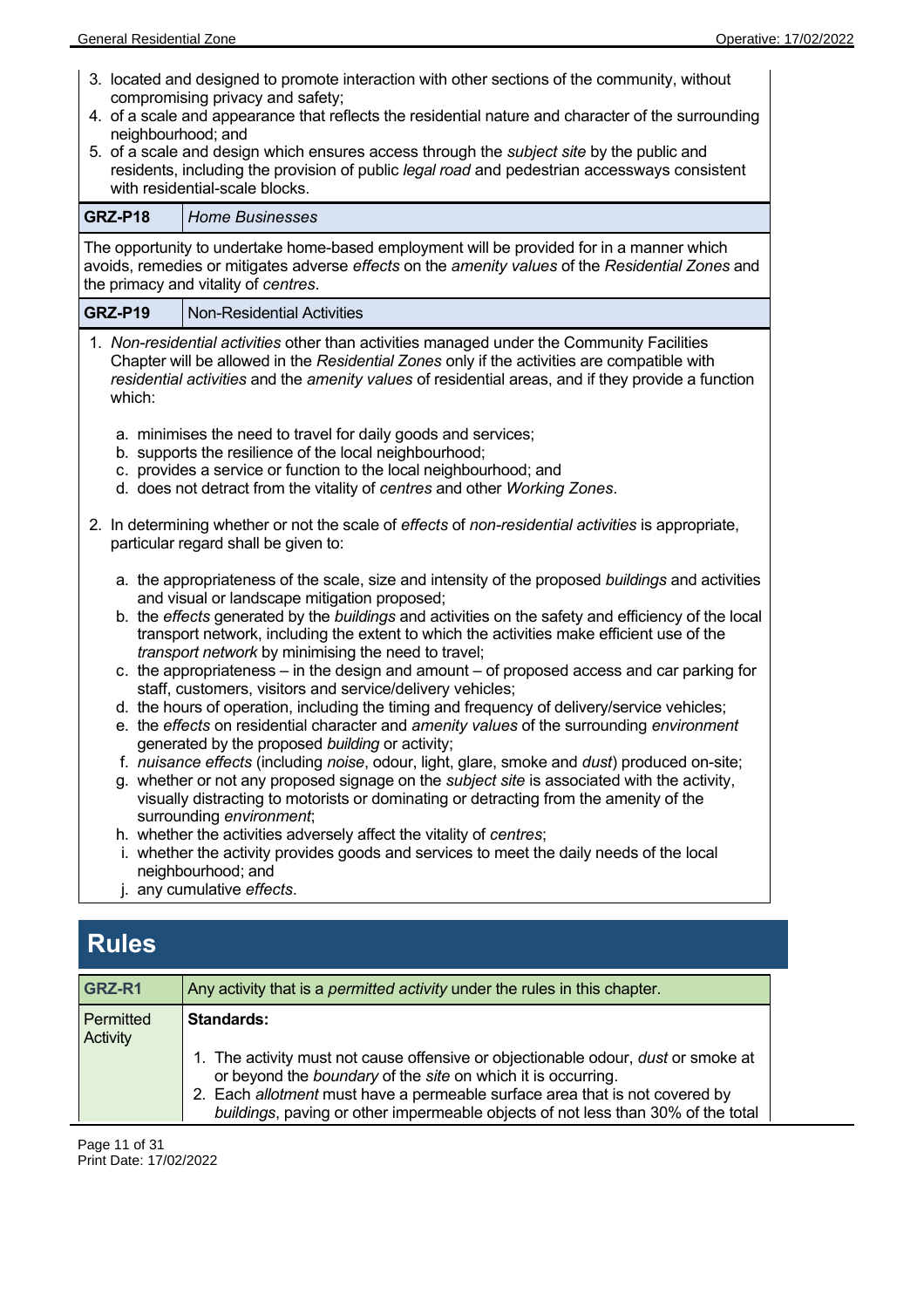|                  | allotment area.<br>3. Any lighting must be directed so that the spill of light is contained within the<br>boundaries of the site on which the activity occurs. Light level from the activity<br>must not exceed 10 lux, when measured 1.5 metres inside the boundary of any<br>other site located in the Residential Zones or Rural Zones. This standard does<br>not apply to street lighting on legal roads.                                                                                                                                                                                                                                                                                                                                                           |  |  |
|------------------|-------------------------------------------------------------------------------------------------------------------------------------------------------------------------------------------------------------------------------------------------------------------------------------------------------------------------------------------------------------------------------------------------------------------------------------------------------------------------------------------------------------------------------------------------------------------------------------------------------------------------------------------------------------------------------------------------------------------------------------------------------------------------|--|--|
| GRZ-R2           | Any residential activity which is not specified as a permitted, controlled, restricted<br>discretionary, discretionary, non-complying or prohibited activity in the rules in this<br>chapter.                                                                                                                                                                                                                                                                                                                                                                                                                                                                                                                                                                           |  |  |
| <b>Permitted</b> | <b>Standards</b>                                                                                                                                                                                                                                                                                                                                                                                                                                                                                                                                                                                                                                                                                                                                                        |  |  |
| <b>Activity</b>  | 1. The activity complies with all permitted activity standards in this chapter.                                                                                                                                                                                                                                                                                                                                                                                                                                                                                                                                                                                                                                                                                         |  |  |
| GRZ-R3           | <b>Fences and Walls</b>                                                                                                                                                                                                                                                                                                                                                                                                                                                                                                                                                                                                                                                                                                                                                 |  |  |
| Permitted        | <b>Standards</b>                                                                                                                                                                                                                                                                                                                                                                                                                                                                                                                                                                                                                                                                                                                                                        |  |  |
| <b>Activity</b>  | Height (measured above original ground level)                                                                                                                                                                                                                                                                                                                                                                                                                                                                                                                                                                                                                                                                                                                           |  |  |
|                  | 1. The maximum height of any fence or wall on a boundary shall be 2 metres,<br>except:                                                                                                                                                                                                                                                                                                                                                                                                                                                                                                                                                                                                                                                                                  |  |  |
|                  | a. in the front yard, where the maximum height shall be 1.8 metres;<br>b. in the front yard in the Waikanae Beach Precinct where the<br>maximum height shall be 1.8 metres if it is at least 50% visually permeable<br>otherwise the maximum height shall be 1.2 metres;<br>c. along any boundary which adjoins any Natural Open Space or Open Space<br>Zone (excluding the Private Recreation and Leisure Precinct), esplanade or<br>any access strip, where the maximum height shall be 1.8 metres.<br>2. For the purposes of calculating maximum height under standard (1) above<br>where a fence is erected atop a retaining wall, the height shall be the combined<br>distance measured vertically from the base of the retaining wall to the top of the<br>fence. |  |  |
|                  | fence<br>retaining wall                                                                                                                                                                                                                                                                                                                                                                                                                                                                                                                                                                                                                                                                                                                                                 |  |  |
|                  | <b>Note:</b> For the avoidance of doubt, the standards for fences and walls do not apply<br>to seawalls that are constructed for natural hazard mitigation purposes. In addition,<br>any wall used as an internal partition or external surface of any building shall be<br>excluded from this rule.                                                                                                                                                                                                                                                                                                                                                                                                                                                                    |  |  |
| GRZ-R4           | Shared and group accommodation and supported living accommodation.                                                                                                                                                                                                                                                                                                                                                                                                                                                                                                                                                                                                                                                                                                      |  |  |
| Permitted        | <b>Standards</b>                                                                                                                                                                                                                                                                                                                                                                                                                                                                                                                                                                                                                                                                                                                                                        |  |  |

Page 12 of 31 Print Date: 17/02/2022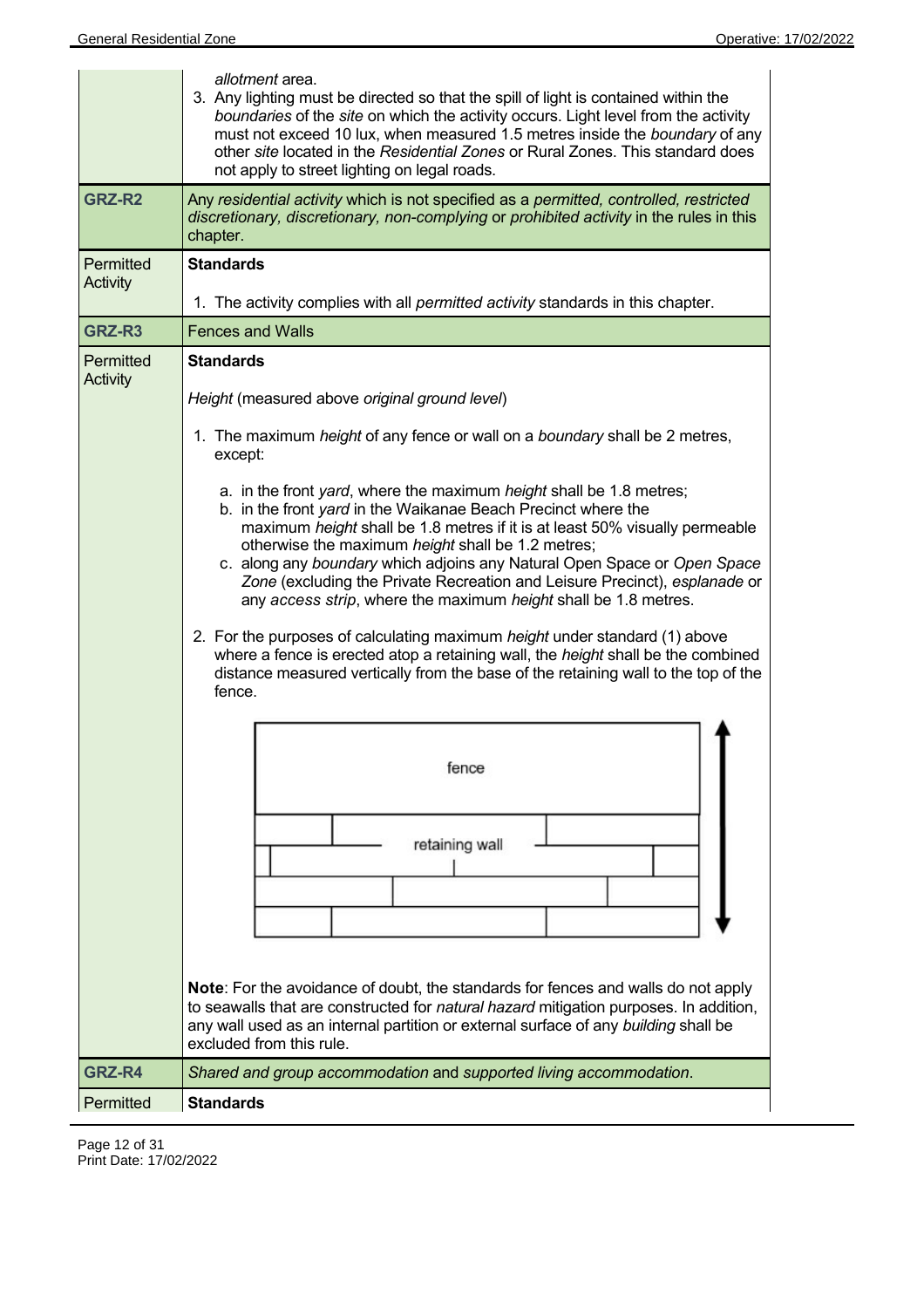| <b>Activity</b>              |                                                                                                                                                                                                                                                                              |  |  |
|------------------------------|------------------------------------------------------------------------------------------------------------------------------------------------------------------------------------------------------------------------------------------------------------------------------|--|--|
|                              | Number of residents and residential units                                                                                                                                                                                                                                    |  |  |
|                              | 1. No more than 6 residents shall be accommodated at any time.<br>2. No more than one residential unit shall be provided.                                                                                                                                                    |  |  |
|                              | <b>Buildings</b>                                                                                                                                                                                                                                                             |  |  |
|                              | 3. Any building (excluding minor buildings) used for the purposes of shared and<br>group accommodation or supported living accommodation must comply with<br>the standards in GRZ-R6 excluding standard 2 a) i.                                                              |  |  |
| GRZ-R5                       | Outdoor storage associated with non-residential activities.                                                                                                                                                                                                                  |  |  |
| Permitted<br>Activity        | <b>Standards</b>                                                                                                                                                                                                                                                             |  |  |
|                              | Location                                                                                                                                                                                                                                                                     |  |  |
|                              | 1. Outdoor storage must not be located in any front yard or any coastal yard.                                                                                                                                                                                                |  |  |
|                              | Screening                                                                                                                                                                                                                                                                    |  |  |
|                              | 2. Outdoor storage must be screened from neighbours and any legal road by<br>landscaping or a fence or wall to a maximum height of 2 metres (measured<br>above original ground level). Outdoor storage must not exceed the height of the<br>screening.                       |  |  |
|                              | Maximum area                                                                                                                                                                                                                                                                 |  |  |
|                              | 3. Outdoor storage (including screening or landscaping) must not exceed a total<br>area of 25m <sup>2</sup> .                                                                                                                                                                |  |  |
| GRZ-R6                       | New buildings, and any minor works, additions or alterations to any building.                                                                                                                                                                                                |  |  |
|                              | The following are excluded from this rule:                                                                                                                                                                                                                                   |  |  |
|                              | • Any listed historic heritage building (see the Historic Heritage chapter).<br>• Minor Buildings                                                                                                                                                                            |  |  |
|                              | Residential unit measurement criteria, qualifying criteria, and measurement criteria<br>apply to some activities under this rule.                                                                                                                                            |  |  |
| Permitted<br><b>Activity</b> | <b>Standards</b>                                                                                                                                                                                                                                                             |  |  |
|                              | Maximum number of residential units (as measured by the Residential Unit<br>Measurement Criteria)                                                                                                                                                                            |  |  |
|                              | 1. For any allotment in a focused infill precinct, no more than one residential<br>unit may be erected.<br>2. For any allotment in the General Residential Zone which is not in a focused infill<br>precinct, no more than one residential unit may be erected, except that: |  |  |
|                              | a. up to four residential units may be erected on-site provided it can be shown<br>that:                                                                                                                                                                                     |  |  |
|                              | i. each residential unit is capable of being contained within its own<br>allotment which complies with the subdivision standards under<br>Rules SUB-RES-R26 and SUB-RES-R27;<br>ii. each residential unit must be separated by a distance not less than 4.5                  |  |  |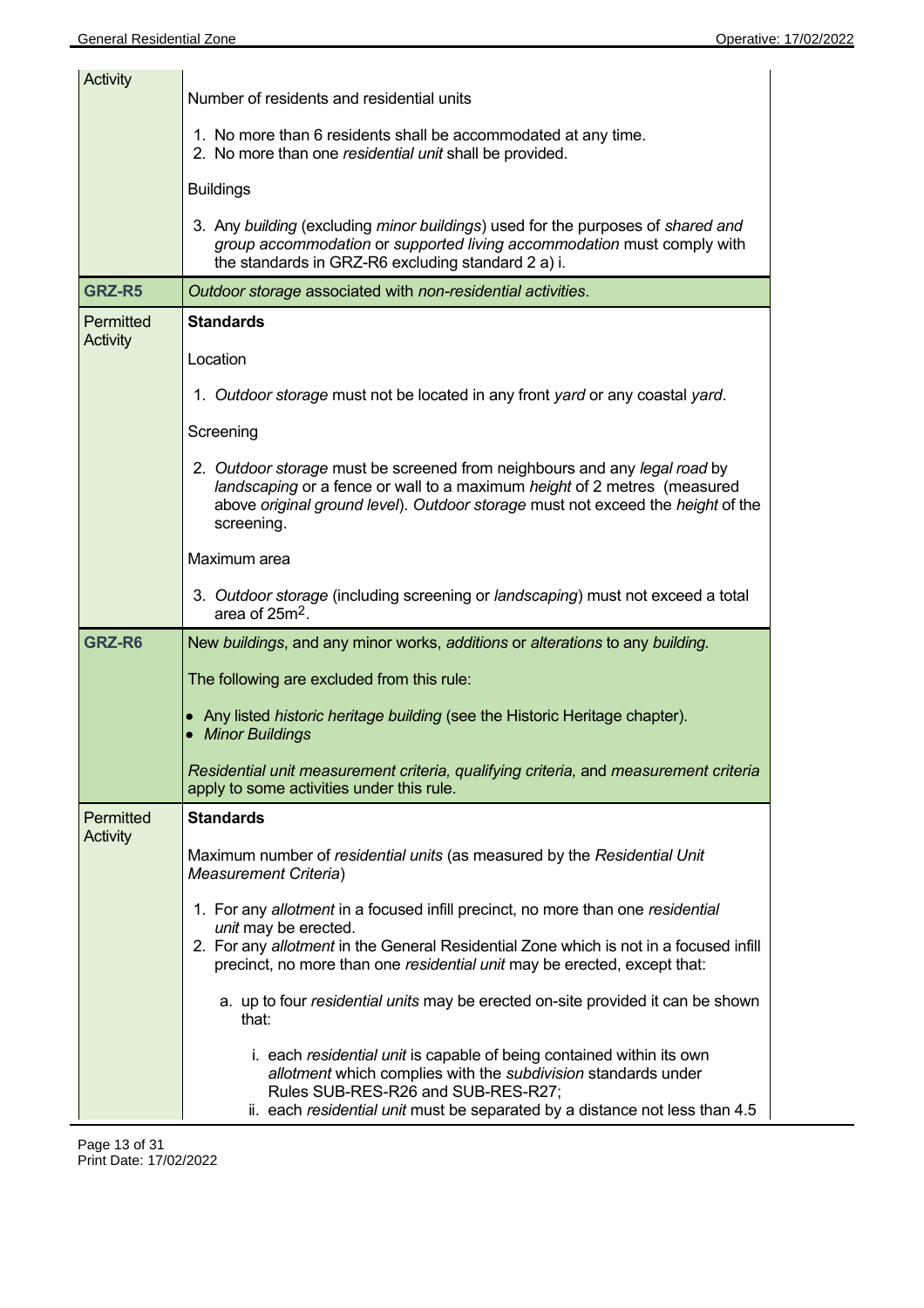

Page 14 of 31 Print Date: 17/02/2022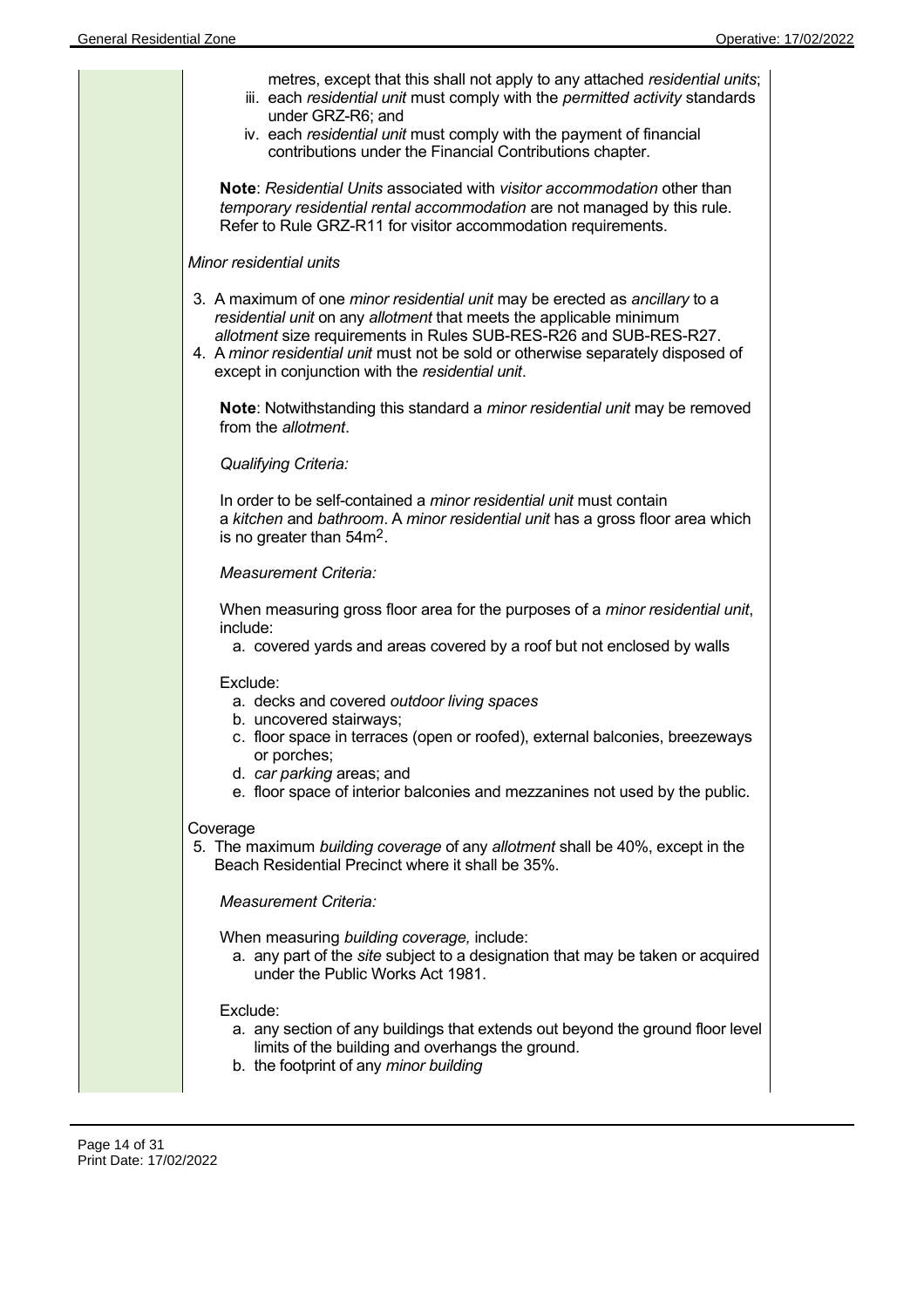| 6. The combined maximum area of all accessory buildings on any allotment shall<br>be $60m^2$ .                                                                                                                                                                                                                                                                                                                                                                                                                                                                                                                                                                                                                                                                                                                                                                                                                                                                                                 |
|------------------------------------------------------------------------------------------------------------------------------------------------------------------------------------------------------------------------------------------------------------------------------------------------------------------------------------------------------------------------------------------------------------------------------------------------------------------------------------------------------------------------------------------------------------------------------------------------------------------------------------------------------------------------------------------------------------------------------------------------------------------------------------------------------------------------------------------------------------------------------------------------------------------------------------------------------------------------------------------------|
| Measurement Criteria:<br>The footprint of any minor building are excluded from the limits in this standard.                                                                                                                                                                                                                                                                                                                                                                                                                                                                                                                                                                                                                                                                                                                                                                                                                                                                                    |
| Height<br>7. The maximum height of any building shall be 8 metres except:                                                                                                                                                                                                                                                                                                                                                                                                                                                                                                                                                                                                                                                                                                                                                                                                                                                                                                                      |
| a. any accessory building, structure and any minor residential unit (excluding<br>a minor residential unit contained within the primary residential building)<br>shall have a maximum height of 4.5 metres;<br>b. any building in the Waikanae Golf Precinct shall have a maximum height of<br>4.5 metres above the 1% Annual Exceedance Probability flood event;<br>c. any building in the Beach Residential Precinct, except for any accessory<br>building or minor residential unit (excluding a minor residential<br>unit contained within the primary residential building), shall have a<br>maximum height of 8 metres and no more than two storeys; and<br>d. any building in The Drive Extension Precinct, as shown on the District Plan<br>Maps, except for any accessory building or a minor residential<br>unit (excluding a minor residential unit contained within the primary<br>residential building), shall have a maximum height of 8 metres and no more<br>than two storeys. |
| <b>Measurement Criteria:</b>                                                                                                                                                                                                                                                                                                                                                                                                                                                                                                                                                                                                                                                                                                                                                                                                                                                                                                                                                                   |
| Height must be measured using the height measurement criteria.                                                                                                                                                                                                                                                                                                                                                                                                                                                                                                                                                                                                                                                                                                                                                                                                                                                                                                                                 |
| Note: Any solar panel erected on, or anchored to, a building is exempt from<br>the standard above where it does not breach the maximum permitted height by<br>more than 1 metre (measured vertically) (see ENGY-R2).                                                                                                                                                                                                                                                                                                                                                                                                                                                                                                                                                                                                                                                                                                                                                                           |
| 8. Any building or structure must fit within a height in relation to boundary envelope<br>which is made up of recession planes which commence at a point 2.1 metres<br>above the original ground level at the site boundary and inclines inwards at an<br>angle of 45 degrees.                                                                                                                                                                                                                                                                                                                                                                                                                                                                                                                                                                                                                                                                                                                 |
| Measurement Criteria:                                                                                                                                                                                                                                                                                                                                                                                                                                                                                                                                                                                                                                                                                                                                                                                                                                                                                                                                                                          |
| a. The height in relation to boundary envelope must be measured from a<br>point above the original ground level at the boundary (including restrictive<br>covenant areas of cross lease properties).<br>b. Residential chimneys, electricity transmission towers, masts, radio,<br>television and telecommunication antenna and aerials are excluded from<br>the height in relation to boundary<br>c. Where there is a right-of-way or an access strip/leg adjoining<br>the allotment boundary, the height in relation to boundary envelope shall<br>be measured from a point 2.1 metres above a point midway across the<br>right-of-way or access strip/leg.<br>d.                                                                                                                                                                                                                                                                                                                            |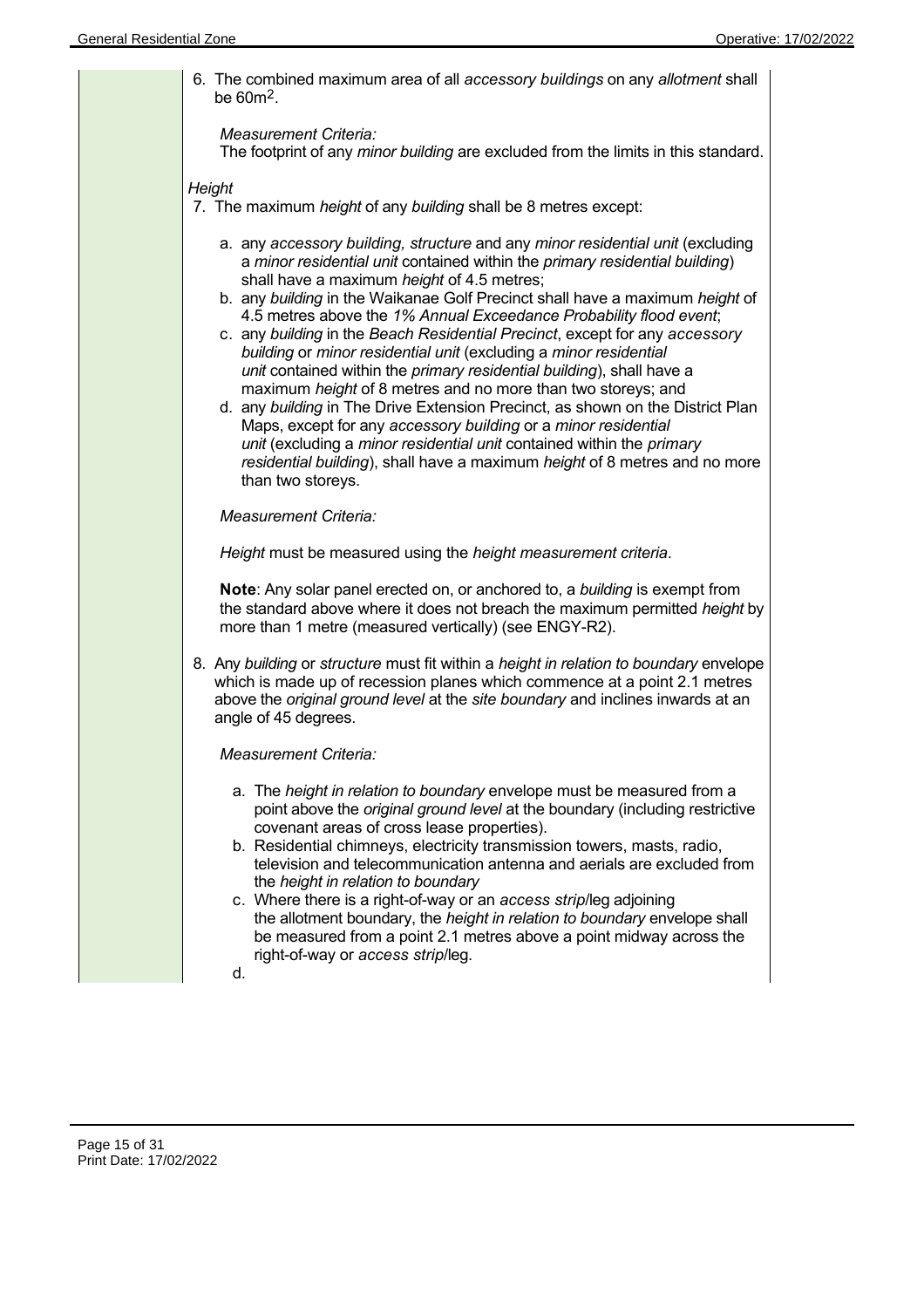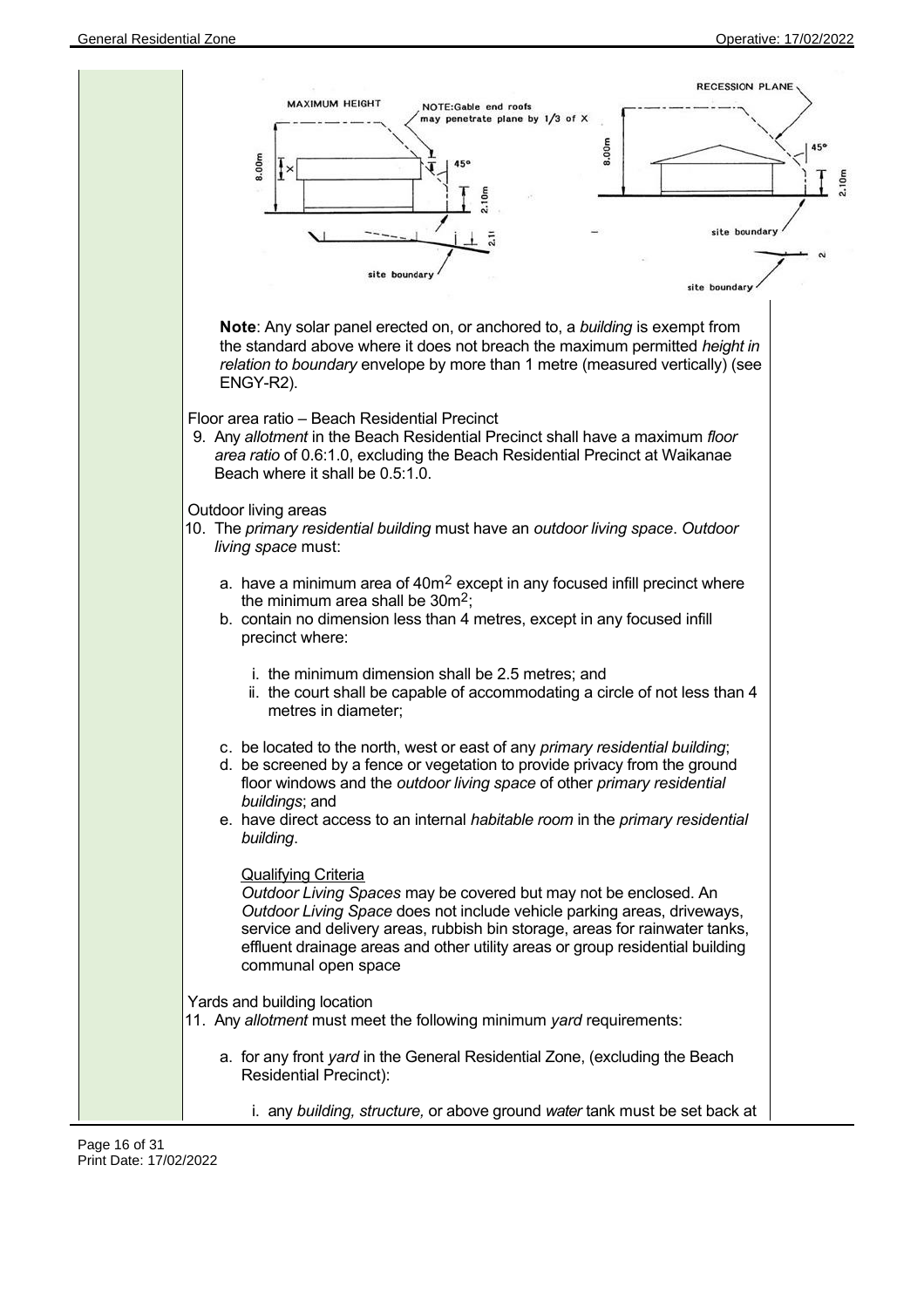| easement;<br>b. for any front yard in the Beach Residential Precincts: | least 4.5 metres from any legal road boundary, except that any primary<br>residential building may be located within a distance no closer than 3<br>metres from any road boundary provided that any part of the primary<br>residential building located within 4.5 metres of the road boundary is not<br>used as a garage, carport or other covered vehicle storage area; and<br>ii. any eave which intrudes into the front yard by no greater than 0.6<br>metres shall be excluded, except where the eave would overhang any                                                |
|------------------------------------------------------------------------|------------------------------------------------------------------------------------------------------------------------------------------------------------------------------------------------------------------------------------------------------------------------------------------------------------------------------------------------------------------------------------------------------------------------------------------------------------------------------------------------------------------------------------------------------------------------------|
| easement;                                                              | i. any building, structure, or above ground water tank must be set back at<br>least 4.5 metres from any road boundary; and<br>ii. any eave which intrudes into the front yard by no greater than 0.6<br>metres shall be excluded, except where the eave would overhang any                                                                                                                                                                                                                                                                                                   |
| c. Side and rear yards:                                                |                                                                                                                                                                                                                                                                                                                                                                                                                                                                                                                                                                              |
|                                                                        | i. any residential building and any habitable room within any accessory<br>building, must be setback from side or rear boundaries such that the<br>following minimum dimensions are achieved:                                                                                                                                                                                                                                                                                                                                                                                |
|                                                                        | a. if located on front allotment - 3 metres rear yard, 3 metres one side<br>yard, and 1.5 metres all other side yards; and<br>b. if located on rear allotment- 3 metres all yards;                                                                                                                                                                                                                                                                                                                                                                                           |
| easement;                                                              | ii. any accessory building, excluding habitable rooms within the accessory<br>building or structure, must be setback from side or rear boundaries<br>such that rear and side yards have a minimum width of 1 metre;<br>iii. any building used for non-residential activities (excluding home<br>businesses and home craft occupations) must be set back from side or<br>rear boundaries by a minimum of 4 metres; and<br>iv. any eave which intrudes into the side or rear yard by no greater than 0.6<br>metres shall be excluded, except where the eave would overhang any |
| d. Coastal yards:                                                      |                                                                                                                                                                                                                                                                                                                                                                                                                                                                                                                                                                              |
| coastal yards:                                                         | i. Buildings and structures, must not be located within the following                                                                                                                                                                                                                                                                                                                                                                                                                                                                                                        |
| Field Way and Tutere Street.                                           | a. in the General Residential Zone at Te Horo Beach - 7.5 metres from<br>the seaward title boundary for allotments west of Rodney Avenue;<br>b. in the General Residential Zone at Peka Peka Beach - 70 metres<br>from the seaward edge of the esplanade reserve; and<br>c. in the General Residential Zone at Waikanae Beach - 7.5 metres of<br>the seaward title boundary for allotments west of Olliver Grove,                                                                                                                                                            |
|                                                                        | e. Separation of buildings and structures from access legs/rights of way:                                                                                                                                                                                                                                                                                                                                                                                                                                                                                                    |
|                                                                        | i. any building must be set back a minimum of 1 metre from any<br>boundary adjoining an access leg or right of way.                                                                                                                                                                                                                                                                                                                                                                                                                                                          |
|                                                                        | f. In the Waikanae Golf Precinct, the following additional yard standards shall<br>be met. Where standards i. $-$ iii. below differ from standards $a$ ) $-$ d) above,                                                                                                                                                                                                                                                                                                                                                                                                       |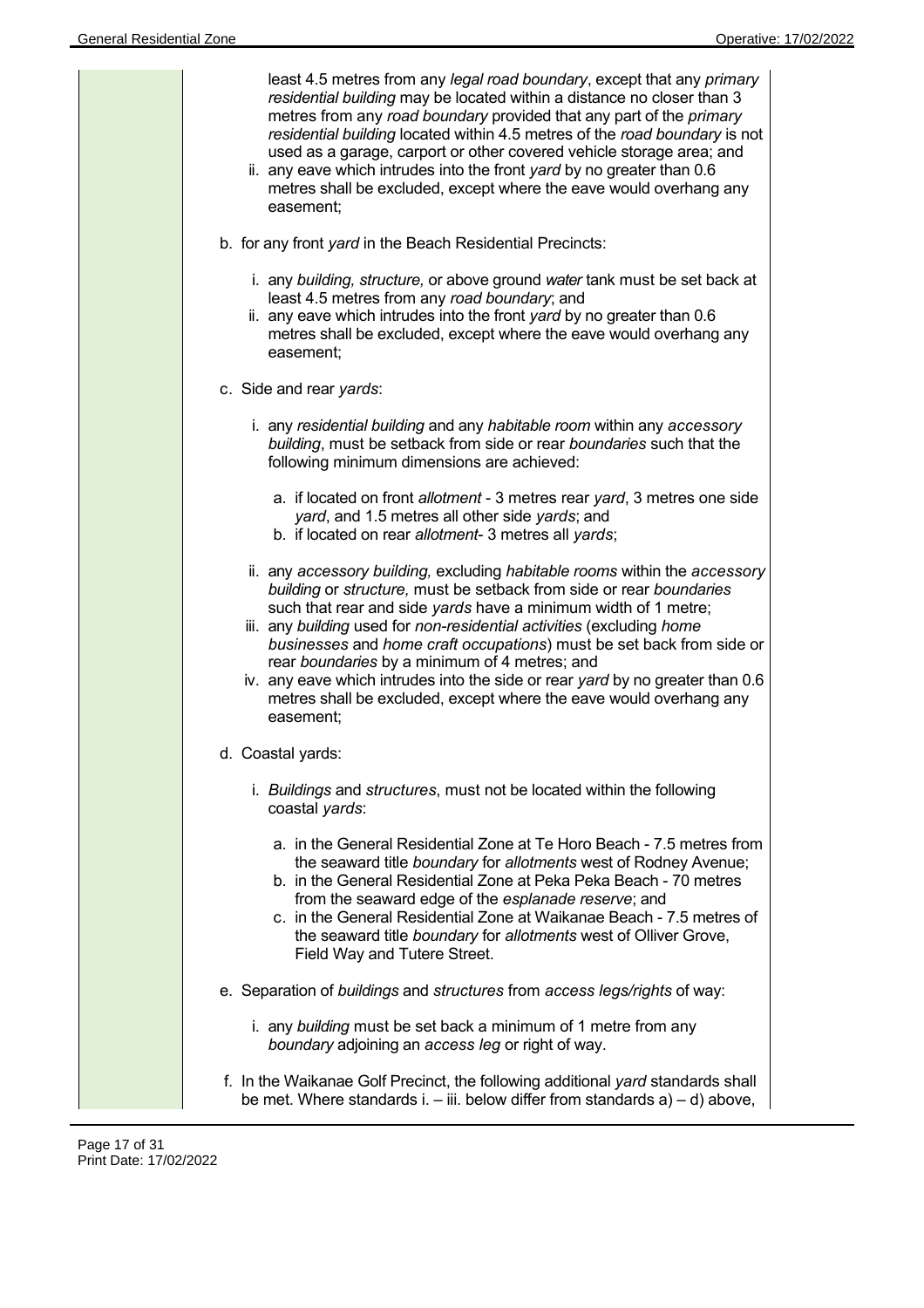| <b>General Residential Zone</b> |                                                                                                                                                                                                                                                                                                                                                                                                                                                                                                                                                                                                                                                                                                                                                                                                                                                                                                                                                                                                                                                  | Operative: 17/02/2022 |
|---------------------------------|--------------------------------------------------------------------------------------------------------------------------------------------------------------------------------------------------------------------------------------------------------------------------------------------------------------------------------------------------------------------------------------------------------------------------------------------------------------------------------------------------------------------------------------------------------------------------------------------------------------------------------------------------------------------------------------------------------------------------------------------------------------------------------------------------------------------------------------------------------------------------------------------------------------------------------------------------------------------------------------------------------------------------------------------------|-----------------------|
|                                 | the standards below shall take precedence:                                                                                                                                                                                                                                                                                                                                                                                                                                                                                                                                                                                                                                                                                                                                                                                                                                                                                                                                                                                                       |                       |
|                                 | i. any yard adjoining site in the General Residential Zone must have a<br>minimum width of 4 metres;<br>ii. all buildings and structures must be separated by a distance not less<br>than 6 metres; and<br>iii. the maximum dimension of any building or structure shall be 15 metres.                                                                                                                                                                                                                                                                                                                                                                                                                                                                                                                                                                                                                                                                                                                                                           |                       |
|                                 | <b>Buildings in the Pekawy Precinct</b><br>12. Any building in Pekawy Precinct (Lot 8 DP 25867) must comply with the<br>permitted activity standards specified on the structure plan for the Pekawy<br>Precinct (see Appendix 5) in addition to any other standards for buildings in the<br>General Residential Zone under GRZ-R6.                                                                                                                                                                                                                                                                                                                                                                                                                                                                                                                                                                                                                                                                                                               |                       |
|                                 | Buildings in the Ferndale Area Precinct<br>13. Any building in the Ferndale Area Precinct must:                                                                                                                                                                                                                                                                                                                                                                                                                                                                                                                                                                                                                                                                                                                                                                                                                                                                                                                                                  |                       |
|                                 | a. comply with the relevant permitted activity standards above and the<br>additional permitted activity standards attached to the Ferndale Area<br>Structure Plan (Appendix 4). For the avoidance of doubt, where the<br>standards in Appendix 4 differ from standards 1-12 above, the standards in<br>Appendix 4 shall apply; and<br>b. be in general accordance with the Ferndale Area Structure Plan (Appendix<br>4).                                                                                                                                                                                                                                                                                                                                                                                                                                                                                                                                                                                                                         |                       |
|                                 | The Drive Extension Precinct - Finishes<br>14. Any building (excluding glazing) in The Drive Extension Precinct, as shown on<br>the District Plan Maps, must be finished in recessive colours and materials.                                                                                                                                                                                                                                                                                                                                                                                                                                                                                                                                                                                                                                                                                                                                                                                                                                     |                       |
| <b>Notes</b>                    | 1. For the avoidance of doubt, where two or more contiguous allotments are owned by the same<br>person and there is only one residential unit, the relevant building coverage, height in relation to<br>boundary envelope and yard standards in this Rule shall apply to the outside perimeter of the<br>combined area of the commonly owned allotments.<br>2. Please refer to the Natural Hazards and Infrastructure Chapters for standards relating to<br>setbacks from waterbodies and water demand management.                                                                                                                                                                                                                                                                                                                                                                                                                                                                                                                               |                       |
| GRZ-R7                          | Relocation of any building excluding minor buildings.                                                                                                                                                                                                                                                                                                                                                                                                                                                                                                                                                                                                                                                                                                                                                                                                                                                                                                                                                                                            |                       |
| Permitted<br><b>Activity</b>    | <b>Standards</b><br>1. Any relocated building must be able to comply with the permitted activity<br>standards for buildings set out under Rule GRZ-R6.                                                                                                                                                                                                                                                                                                                                                                                                                                                                                                                                                                                                                                                                                                                                                                                                                                                                                           |                       |
| <b>Notes</b><br>work.           | 1. Attention is drawn to Historic Heritage chapter, in which additional controls apply to the<br>relocation of listed historic heritage buildings.<br>2. Attention is also drawn to the Building Code requirements (under the Building Act 2004) that<br>are relevant to all building works, including the removal and relocation of buildings. These<br>requirements relate to a range of matters including for example: stability (which includes<br>building and land stability, durability of materials and components); fire safety; access;<br>moisture (which includes weather-tightness, surface water and drainage systems); safety of<br>users; services and facilities (which includes airborne and sound impact, ventilation, piped<br>services and plumbing/drainage systems); and energy efficiency. Under Section 17 of the<br>Building Act (2004), all building work must comply with the Building Code to the extent required<br>by the Building Act, whether or not a building consent is required in respect of that building |                       |
| GRZ-R8                          | Arable farming (including horticulture and market gardening), and the keeping of<br>animals.                                                                                                                                                                                                                                                                                                                                                                                                                                                                                                                                                                                                                                                                                                                                                                                                                                                                                                                                                     |                       |
|                                 |                                                                                                                                                                                                                                                                                                                                                                                                                                                                                                                                                                                                                                                                                                                                                                                                                                                                                                                                                                                                                                                  |                       |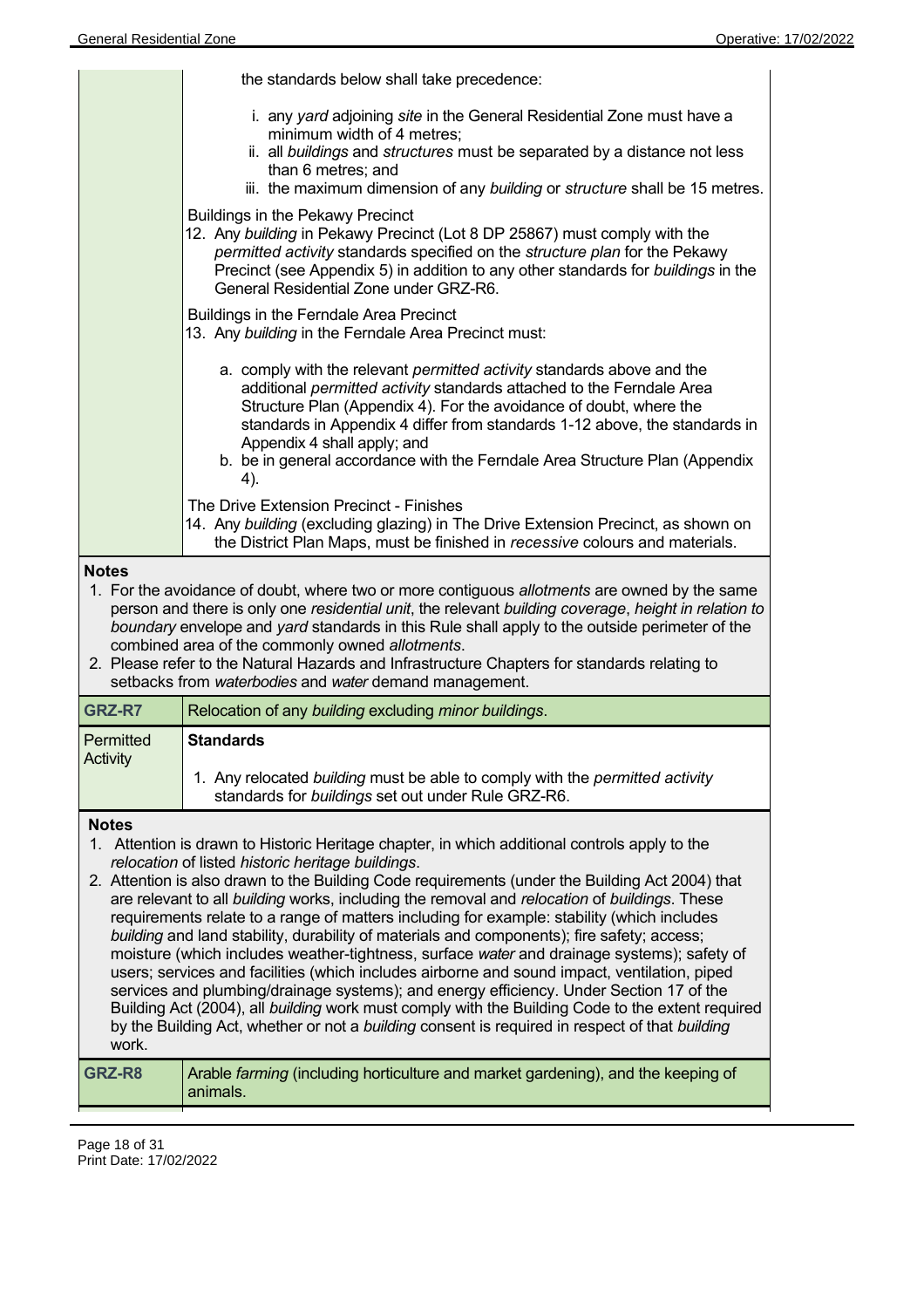| <b>Permitted</b><br><b>Activity</b> | <b>Standards</b>                                                                                                                                                                                                                                                                        |
|-------------------------------------|-----------------------------------------------------------------------------------------------------------------------------------------------------------------------------------------------------------------------------------------------------------------------------------------|
|                                     | 1. No roosters and no more than 12 <i>poultry</i> (excluding roosters) shall be permitted<br>on any site.<br>2. No intensive farming activity shall be permitted.                                                                                                                       |
|                                     | 3. Any bird aviary must:<br>a. have a maximum floor area of $15m^2$ ;<br>b. be sited at least 5 metres from any neighbouring <i>primary residential</i><br><i>building</i> ; and<br>c. include containers for the storage of seed where an excess of 10kg of seed<br>is stored on-site. |
|                                     | 4. Except as provided for in Standard (3) above, the activity must meet the<br>relevant permitted activity standards for buildings and small-scale detached<br>structures in Rule GRZ-R6.                                                                                               |

**Note** For all activities involving the keeping of animals or bees in the General Residential Zone, attention is drawn to the requirements of the *Council's* Keeping of Animals, Bees and Poultry Bylaw (2010).

| GRZ-R9                | Development of Lot 2 DP 441854 (Milne Drive, Paraparaumu).                                                                                                                                                                                                                                                                                                                                                                                                                                                                                                                                                                                                                                        |  |  |
|-----------------------|---------------------------------------------------------------------------------------------------------------------------------------------------------------------------------------------------------------------------------------------------------------------------------------------------------------------------------------------------------------------------------------------------------------------------------------------------------------------------------------------------------------------------------------------------------------------------------------------------------------------------------------------------------------------------------------------------|--|--|
| Permitted<br>Activity | <b>Standards</b>                                                                                                                                                                                                                                                                                                                                                                                                                                                                                                                                                                                                                                                                                  |  |  |
|                       | 1. All proposed buildings and activities, and all changes to buildings and activities<br>must demonstrate that hydraulic neutrality in any equivalent ARI 24-hour storm<br>event up to a 1% Annual Exceedance Probability flood event will be achieved<br>on-site.<br>2. No sealed carpark shall be formed and no building or structure shall be erected<br>within the parts of the site identified on the Structure Plan in Appendix 18 as 'No<br>Build Areas' other than fences, and structures required in association with on-<br>site stormwater management and disposal.<br>3. Prior to the occupation of any residential building, the 'No-Build Area B' shall be<br>developed to include: |  |  |
|                       | a. an earth bund of not less than 1.5 metres in <i>height</i> ;<br>b. a 2 metre-high close-boarded timber or other acoustic fence on top of the<br>earth bund (i.e. in combination having a total height of not less than 3.5<br>metres above original ground level) except as necessary to provide for<br>pedestrian access if required;<br>c. the bund and fence shall be continuous through 'No-Build Area B' except<br>where an opening is necessary to provide a single pedestrian access<br>through it; and<br>d. establishment of vegetation to visually screen the fence, including tree<br>species capable of growing to at least 4.0 metres in height.                                  |  |  |
|                       | 4. The entire width of 'No-Build Area C' must be planted and maintained as a<br>vegetated buffer for Andrews Pond.<br>5. Only eco-sourced indigenous plant species from the Foxton Ecological District<br>must be used for planting to create the vegetated buffer in 'No-Build Area C'.<br>6. All buildings (excluding minor buildings) must comply with the permitted activity<br>standards for buildings (excluding minor buildings) set out under Rule GRZ-R6.                                                                                                                                                                                                                                |  |  |
| <b>GRZ-R10</b>        | Home businesses and home craft occupations                                                                                                                                                                                                                                                                                                                                                                                                                                                                                                                                                                                                                                                        |  |  |
|                       | Qualifying criteria apply to activities under this rule.                                                                                                                                                                                                                                                                                                                                                                                                                                                                                                                                                                                                                                          |  |  |
| Permitted             | <b>Standards</b>                                                                                                                                                                                                                                                                                                                                                                                                                                                                                                                                                                                                                                                                                  |  |  |

Page 19 of 31 Print Date: 17/02/2022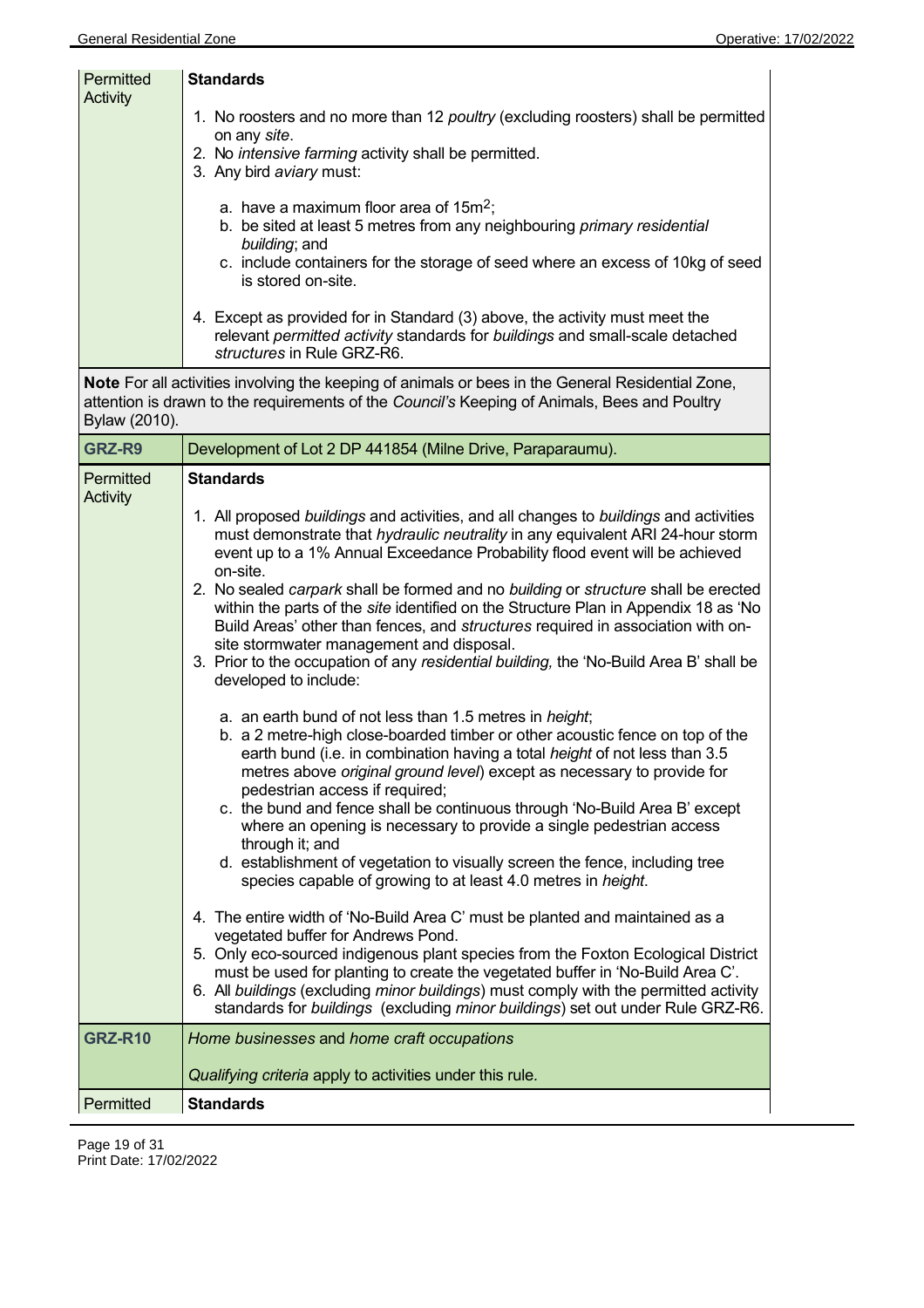| Activity                                                                                                                                                                                                                                                                                                   |                                                                                                                                                                                                                                                                                                                                                                                                                                                                                                                                                                                                                                                                                                                                                                                                                                                                                                                                                                                                                                                                          |                                                                                                                                                                                                    |  |
|------------------------------------------------------------------------------------------------------------------------------------------------------------------------------------------------------------------------------------------------------------------------------------------------------------|--------------------------------------------------------------------------------------------------------------------------------------------------------------------------------------------------------------------------------------------------------------------------------------------------------------------------------------------------------------------------------------------------------------------------------------------------------------------------------------------------------------------------------------------------------------------------------------------------------------------------------------------------------------------------------------------------------------------------------------------------------------------------------------------------------------------------------------------------------------------------------------------------------------------------------------------------------------------------------------------------------------------------------------------------------------------------|----------------------------------------------------------------------------------------------------------------------------------------------------------------------------------------------------|--|
|                                                                                                                                                                                                                                                                                                            | 1. Home businesses and home craft occupations must:<br>a. be carried out within a lawfully established residential building (excluding<br>minor buildings) or an associated accessory building that meets the<br>permitted activity standards in Rule GRZ-R6;<br>b. not involve the use of any source of motive power other than electric motors<br>of not more than 0.56kw;<br>c. be limited to one home business or home craft occupation per site,<br>excluding home offices;<br>d. not have more than one non-resident person working on the site at any one<br>time; and<br>e. not have any deliveries related to the activity made to or from the site<br>between the hours of 7pm and 7am.<br>2. The total floor area used for <i>home businesses</i> or <i>home craft occupations</i> must<br>not exceed 40m <sup>2</sup> .<br>3. In addition to Standards (1) and (2) above, for any home businesses:<br>a. any retailing must be an ancillary activity to the home business;<br>b. no goods on display shall be visible from outside the building in which the |                                                                                                                                                                                                    |  |
|                                                                                                                                                                                                                                                                                                            | home business is undertaken; and<br>c. the maximum retail floor space or sales area must not exceed 10m <sup>2</sup> .                                                                                                                                                                                                                                                                                                                                                                                                                                                                                                                                                                                                                                                                                                                                                                                                                                                                                                                                                   |                                                                                                                                                                                                    |  |
|                                                                                                                                                                                                                                                                                                            | Qualifying Criteria:                                                                                                                                                                                                                                                                                                                                                                                                                                                                                                                                                                                                                                                                                                                                                                                                                                                                                                                                                                                                                                                     |                                                                                                                                                                                                    |  |
|                                                                                                                                                                                                                                                                                                            | Home businesses and home craft occupations are performed entirely within a<br>residential building or accessory building. Home businesses and home craft<br>occupations shall not include any activity involving any panel beating, spray<br>painting, motor vehicle repairs, fibre glassing, heavy trade vehicles, sheet metal<br>work, wrecking of motor vehicles, bottle or scrap metal storage, rubbish collection<br>service (except that empty, clean drums may be stored in a suitably screened<br>area), wrought iron work or manufacture, motor body building, fish processing,<br>breeding or boarding of dogs or cats, visitor accommodation or any process which<br>involves repetitive use of power tools, drills or hammering or any business activity,<br>trade, craft or profession which creates a nuisance effect at or beyond the<br>boundary of the property on which the activity is occurring, and does not include<br>temporary residential rental accommodation.                                                                                 |                                                                                                                                                                                                    |  |
| <b>Notes:</b><br>1. For on-site vehicle parking, requirements for non-resident employees, deliveries and<br>customers refer to the rules and standards in the Transport Chapter.<br>2. For requirements in respect of signs and noise, refer to the rules and standards in the Noise<br>and Signs Chapters |                                                                                                                                                                                                                                                                                                                                                                                                                                                                                                                                                                                                                                                                                                                                                                                                                                                                                                                                                                                                                                                                          |                                                                                                                                                                                                    |  |
| <b>GRZ-R11</b>                                                                                                                                                                                                                                                                                             | Visitor accommodation, excluding temporary residential rental accommodation and<br>excluding the use of land for accommodating five or less visitors, subject to a tariff<br>being paid.                                                                                                                                                                                                                                                                                                                                                                                                                                                                                                                                                                                                                                                                                                                                                                                                                                                                                 |                                                                                                                                                                                                    |  |
| <b>Controlled</b><br><b>Activity</b>                                                                                                                                                                                                                                                                       | <b>Standards</b>                                                                                                                                                                                                                                                                                                                                                                                                                                                                                                                                                                                                                                                                                                                                                                                                                                                                                                                                                                                                                                                         | <b>Matters of Control</b>                                                                                                                                                                          |  |
|                                                                                                                                                                                                                                                                                                            | 1. Any building (excluding minor<br>buildings) associated with the<br>activity must comply with the<br>permitted activity standards under<br>GRZ-R6.<br>2. The activity must not receive any<br>delivery between the hours of 7pm                                                                                                                                                                                                                                                                                                                                                                                                                                                                                                                                                                                                                                                                                                                                                                                                                                        | 1. Transport effects.<br>2. Landscaping.<br>3. Noise effects.<br>4. Layout, size, design and location of<br>any proposed buildings (excluding<br>minor buildings) associated with the<br>activity. |  |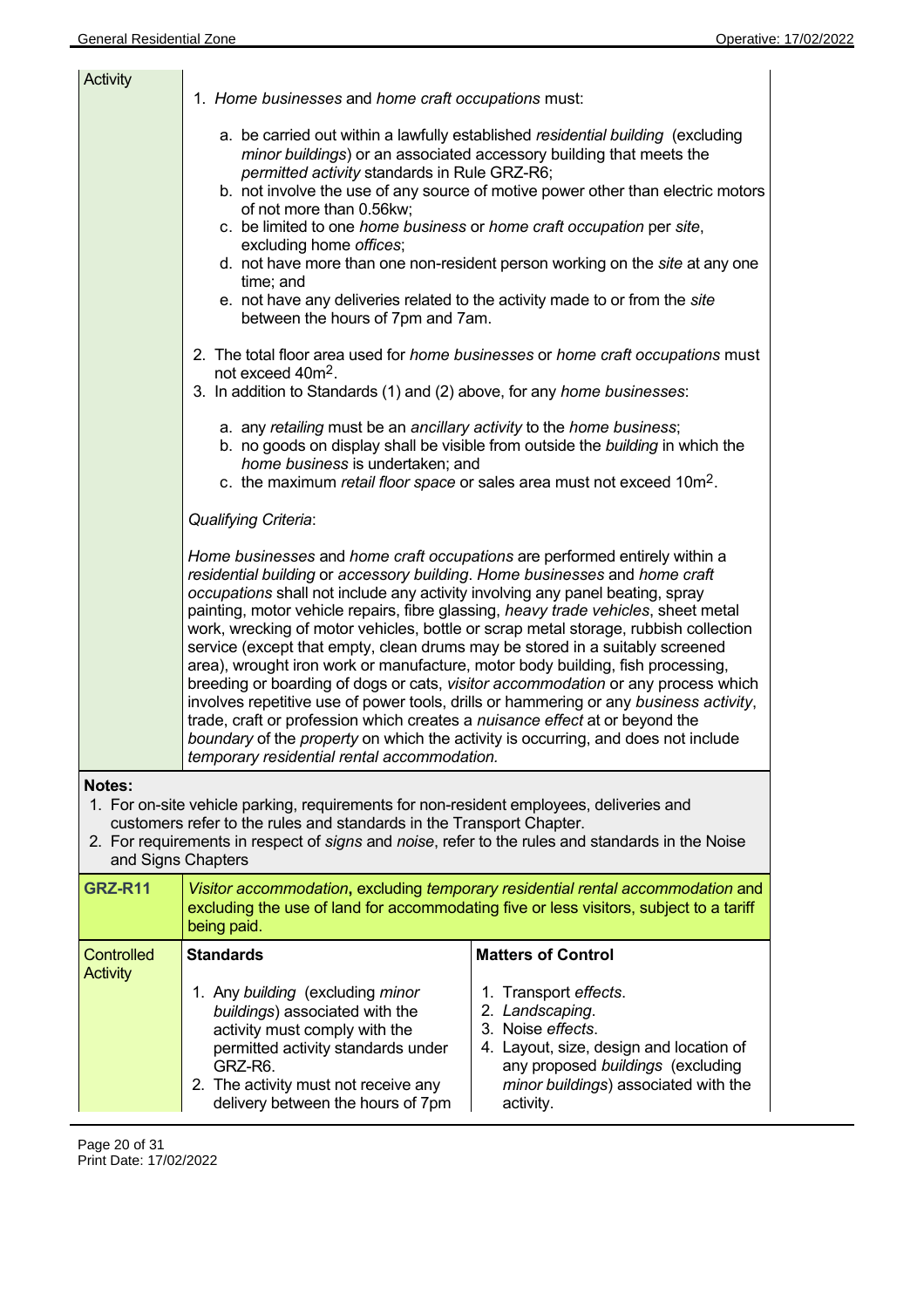|                                                                                | and 7am.<br><b>Note</b> Where consent is required under other Rules in the Plan which are associated with an<br>activity considered under this Rule, additional matters of control may also apply.                                                                                                                                                                                                                                                                                                                                                                                                                        | 5. The imposition of conditions to<br>manage visual, character and<br>amenity effects.<br>6. Any positive effects to be derived<br>from the activity.<br>7. Cumulative effects.<br>8. The imposition of conditions in<br>accordance with section 108 of the<br>Resource Management Act 1991.<br>9. The imposition of financial<br>contributions in accordance with the<br><b>Financial Contributions Chapter of</b><br>this Plan.<br><b>Note:</b> Other contributions may be<br>applicable under the provisions of the<br>Local Government Act 2002.                                                                                                            |
|--------------------------------------------------------------------------------|---------------------------------------------------------------------------------------------------------------------------------------------------------------------------------------------------------------------------------------------------------------------------------------------------------------------------------------------------------------------------------------------------------------------------------------------------------------------------------------------------------------------------------------------------------------------------------------------------------------------------|-----------------------------------------------------------------------------------------------------------------------------------------------------------------------------------------------------------------------------------------------------------------------------------------------------------------------------------------------------------------------------------------------------------------------------------------------------------------------------------------------------------------------------------------------------------------------------------------------------------------------------------------------------------------|
| <b>GRZ-R12</b>                                                                 | Any activity which is listed as a permitted activity or a controlled activity and does<br>not comply with one of more of the associated standards, unless otherwise<br>specifically stated.                                                                                                                                                                                                                                                                                                                                                                                                                               |                                                                                                                                                                                                                                                                                                                                                                                                                                                                                                                                                                                                                                                                 |
| <b>Restricted</b><br><b>Discretionary</b><br><b>Activity</b><br><b>GRZ-R13</b> | <b>Medium density housing.</b><br>Measurement criteria, and residential unit measurement criteria apply to activities                                                                                                                                                                                                                                                                                                                                                                                                                                                                                                     | <b>Matters of Discretion</b><br>1. Consideration of the effects of the<br>standard not met.<br>2. Measures to avoid, remedy or<br>mitigate adverse effects.<br>3. Cumulative effects.                                                                                                                                                                                                                                                                                                                                                                                                                                                                           |
| <b>Restricted</b><br><b>Discretionary</b><br><b>Activity</b>                   | under this rule.<br><b>Standards</b><br>General requirements<br>1. Medium density housing must:<br>a. be located in areas identified on<br>the District Plan Maps as a<br><b>Medium Density Housing</b><br>Precinct;<br>b. have a minimum proposed<br>development subject site area of<br>$1,500m^2$ ;<br>c. comprise at least four residential<br>units, as measured by the<br><b>Residential Unit Measurement</b><br>Criteria.<br>d. have a minimum development<br>area of 200m <sup>2</sup> per residential<br>unit and a minimum average<br>area of 250m <sup>2</sup> per residential<br>unit across the development; | <b>Matters of Discretion</b><br>1. The imposition of conditions in<br>accordance with Council's Best<br><b>Practice Medium Density Housing</b><br>Design Guide, Crime Prevention<br>through Environmental Design<br>Guidelines and Subdivision and<br>Development Principles and<br>Requirements 2012.<br>2. Design and layout.<br>3. The design, size, shape and location<br>of reserves and esplanade reserves.<br>4. Compatibility with adjacent<br>development.<br>5. Landscaping.<br>6. The imposition of conditions to<br>manage visual, character and<br>amenity effects.<br>7. Materials and finishing of any<br>buildings (excluding minor buildings). |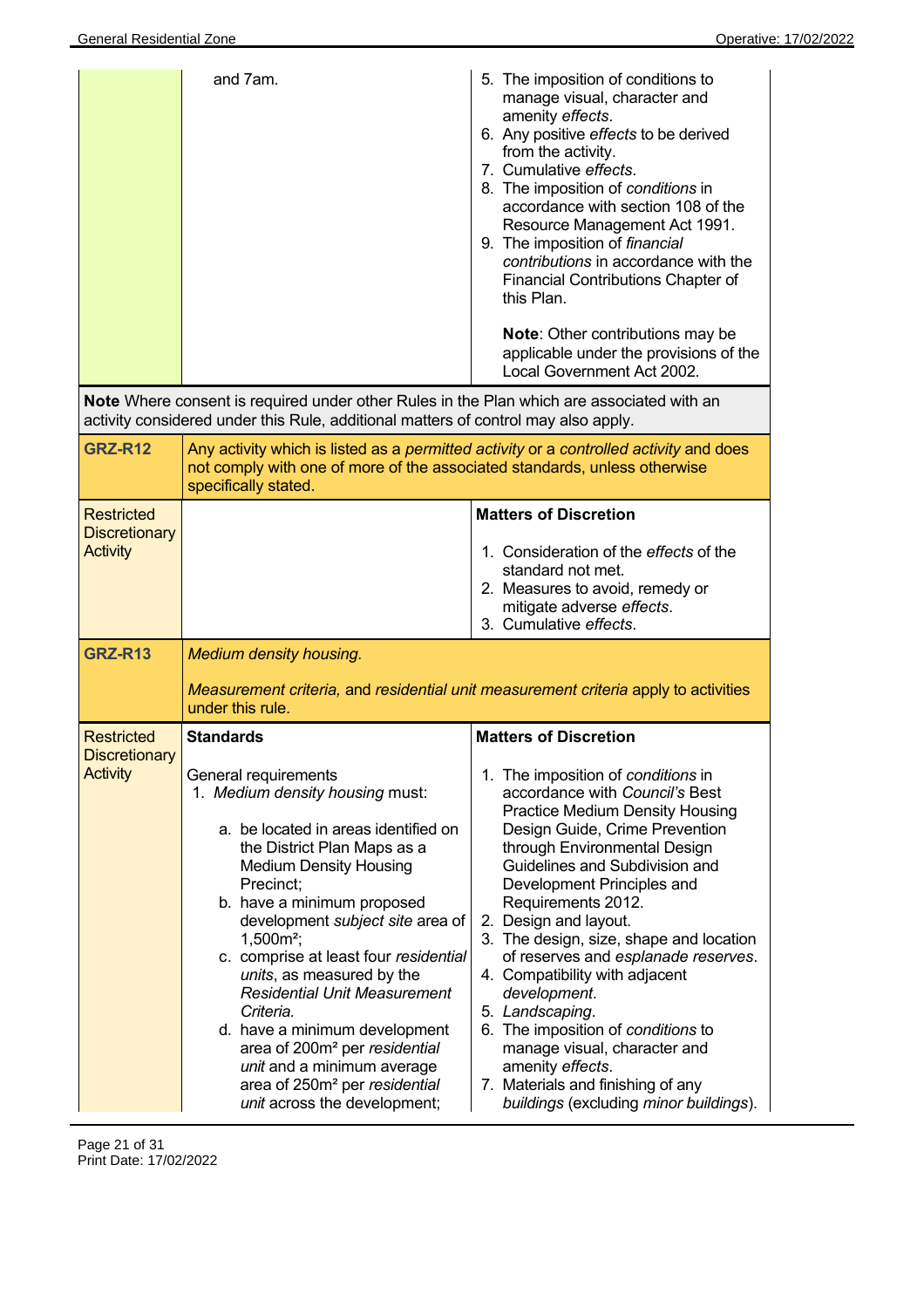| and<br>e. include an assessment of the<br>development against the Crime<br><b>Prevention Through</b><br><b>Environmental Design</b><br>Guidelines (Appendix 6) and the<br>Guide (Appendix 2).<br>Site development<br>2. A detailed <i>subject site</i> analysis plan<br>must be provided with any<br>application. The subject<br>site analysis plan must:<br>environment within a 200 metre<br>radius of the proposed<br>development subject site; and<br>b. include details of all amenities,<br>public transport stops with<br>details of services (existing and<br>proposed if possible) for the<br>purposes of understanding the<br>connections and networks<br>around a proposed development<br>subject site for medium density<br>housing.                                                                                                                                                | 8. Adequacy of proposed subject<br>site analysis plan and subject<br>site development plan.<br>9. Energy efficiency and water<br>conservation.<br>10. Screening of rubbish storage areas.<br>Medium Density Housing Design 11. Solid waste management and<br>collection.<br>12. The imposition of financial<br>contributions in accordance with the<br>Financial Contributions chapter.<br><b>Note:</b> Other contributions may be<br>applicable under the provisions of the<br>Local Government Act 2002.<br>13. Transport effects.<br>a. include consideration of the local  14. Any positive effects to be derived<br>from the activity.<br>15. Cumulative effects.<br><b>Note.</b> Where consent is required under<br>other Rules in the Plan which are<br>associated with an activity considered<br>under this Rule, additional matters of<br>discretion may also apply. |
|-------------------------------------------------------------------------------------------------------------------------------------------------------------------------------------------------------------------------------------------------------------------------------------------------------------------------------------------------------------------------------------------------------------------------------------------------------------------------------------------------------------------------------------------------------------------------------------------------------------------------------------------------------------------------------------------------------------------------------------------------------------------------------------------------------------------------------------------------------------------------------------------------|-------------------------------------------------------------------------------------------------------------------------------------------------------------------------------------------------------------------------------------------------------------------------------------------------------------------------------------------------------------------------------------------------------------------------------------------------------------------------------------------------------------------------------------------------------------------------------------------------------------------------------------------------------------------------------------------------------------------------------------------------------------------------------------------------------------------------------------------------------------------------------|
| 3. A subject site development plan<br>must be provided with any<br>application including details of<br>proposed:<br>a. access;<br>b. detailed landscaping (including a<br>maintenance schedule); and<br>c. waste collection and service<br>points as well as details of<br>screening of waste collection<br>areas.<br>4. Each residential unit's development<br>area must be capable of containing<br>an 8 metre diameter circle.<br>5. Where existing allotments are to be<br>amalgamated to achieve the<br>requisite 1,500m <sup>2</sup> minimum<br>proposed development subject<br>site area, amalgamation of full<br>existing allotments only shall be<br>permitted. No land use consent shall<br>be issued for a <i>medium</i> density<br>housing development until any<br>'base' allotments required to form<br>the 1,500m <sup>2</sup> minimum 'parent'<br>allotments have been formally |                                                                                                                                                                                                                                                                                                                                                                                                                                                                                                                                                                                                                                                                                                                                                                                                                                                                               |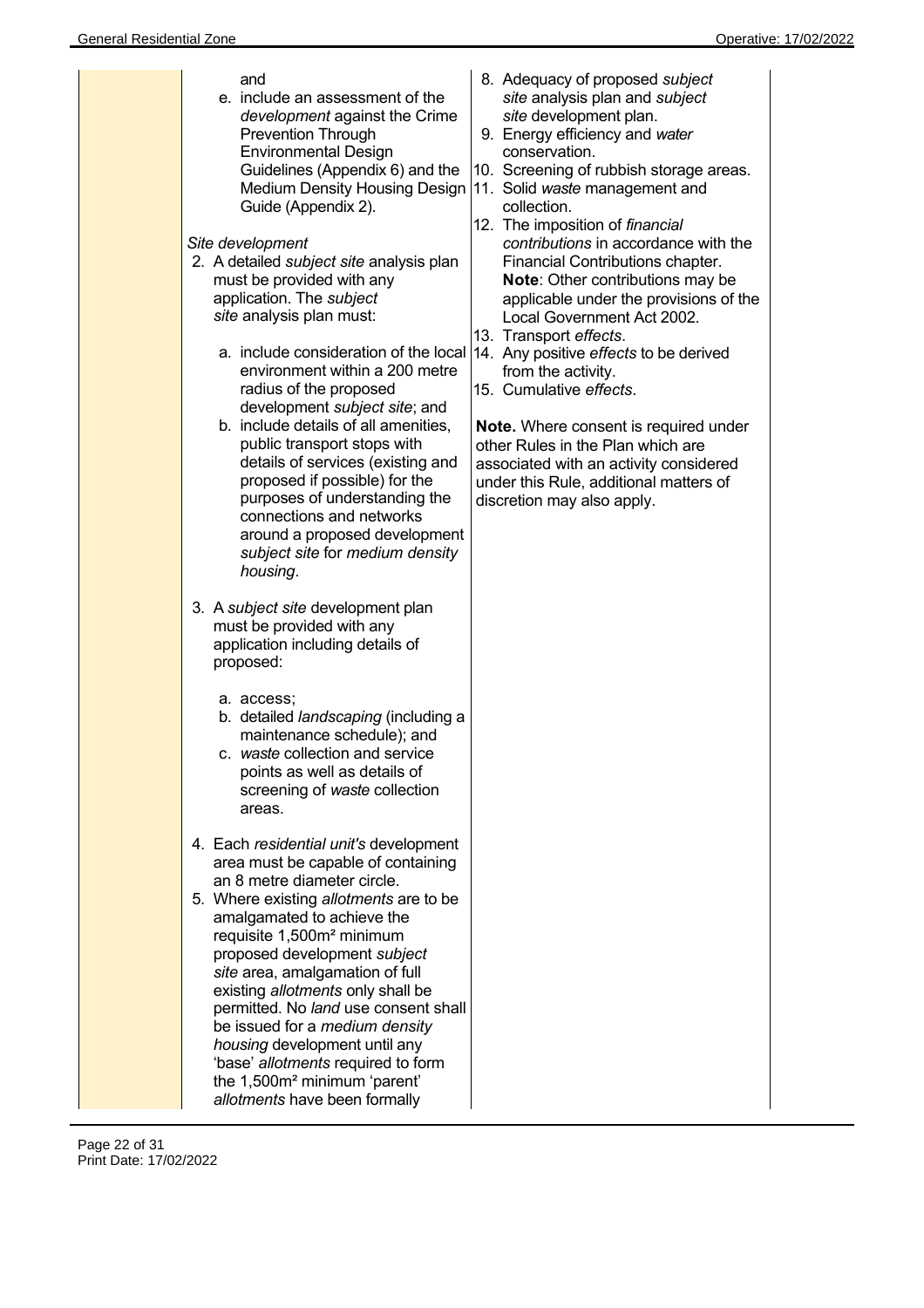

Page 23 of 31 Print Date: 17/02/2022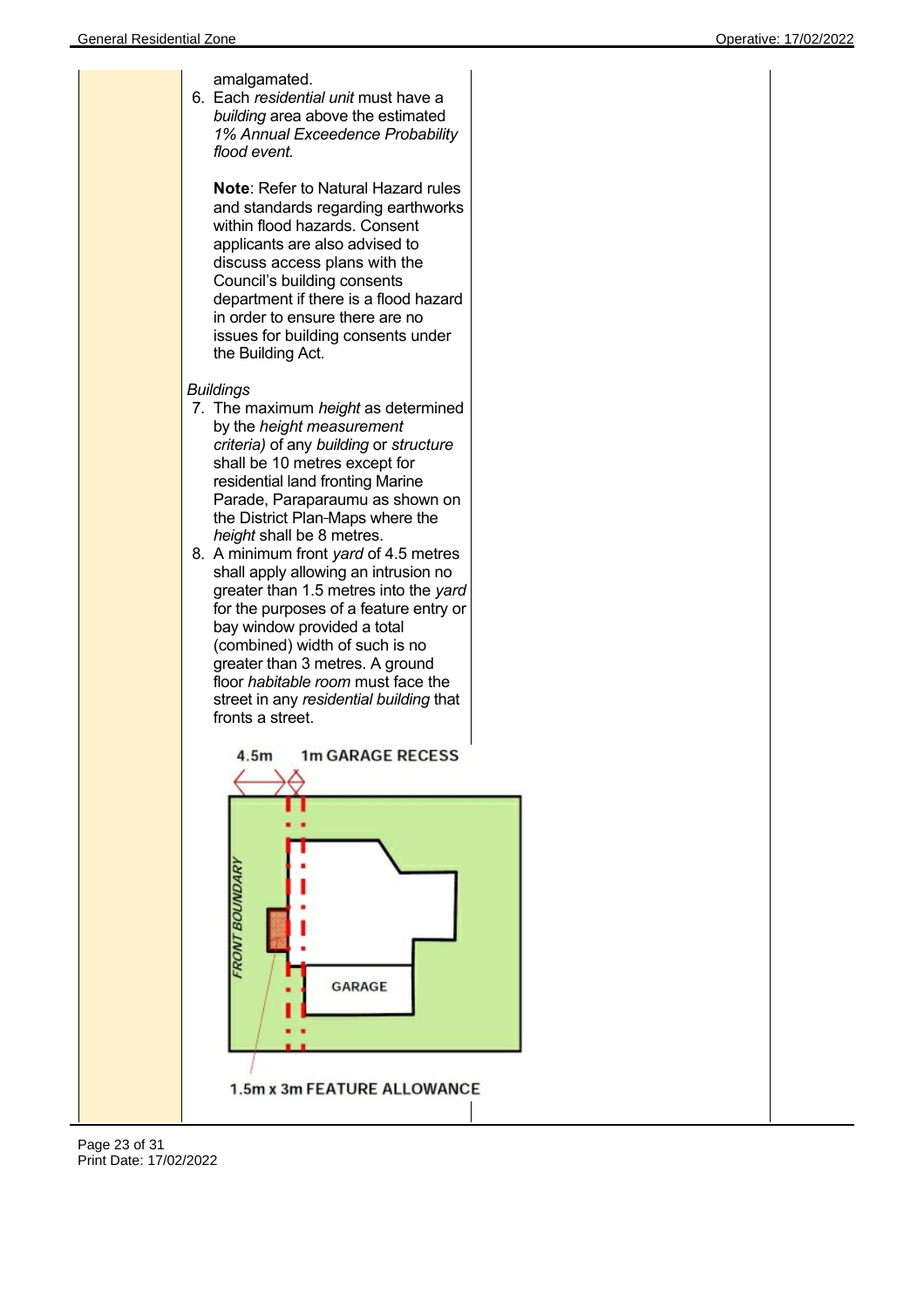| 9. Primary residential buildings that<br>front a street must have a main<br>pedestrian 'front door' accessed<br>from the street.<br>10.<br>Garages, irrespective of access,<br>must be recessed a minimum 1.0<br>metre behind the front façade of a<br>primary residential building<br>(irrespective of whether the front<br>façade fronts a street, a common<br>lane, a rear boundary, etc.), and<br>otherwise must be set back a<br>minimum 5.5 metres from any front<br>boundary.<br>11. A height in relation to<br>boundary control of 2.1 metres +<br>45° shall apply from all boundaries<br>facing the southern half of a<br>compass including north-south<br>faces, and one of 3 metres + 45°<br>shall apply to all boundaries facing<br>the northern half. This standard shall<br>not apply from the road frontage<br>boundary. |  |
|-----------------------------------------------------------------------------------------------------------------------------------------------------------------------------------------------------------------------------------------------------------------------------------------------------------------------------------------------------------------------------------------------------------------------------------------------------------------------------------------------------------------------------------------------------------------------------------------------------------------------------------------------------------------------------------------------------------------------------------------------------------------------------------------------------------------------------------------|--|
| Measurement Criteria:<br>The height in relation to boundary<br>envelope must be measured from a<br>point above the original ground level<br>at the boundary (including restrictive<br>covenant areas of cross lease<br>properties).                                                                                                                                                                                                                                                                                                                                                                                                                                                                                                                                                                                                     |  |
| Residential chimneys, electricity<br>transmission towers, masts, radio,<br>television and telecommunication<br>antenna and aerials are excluded<br>from the height in relation to<br>boundary envelope.                                                                                                                                                                                                                                                                                                                                                                                                                                                                                                                                                                                                                                 |  |
| Where there is a right-of-way or<br>an access strip/leg adjoining<br>the allotment boundary, the height in<br>relation to boundary envelope shall<br>be measured from a point 2.1<br>metres above a point midway<br>across the right-of-way or access<br>strip/leg.                                                                                                                                                                                                                                                                                                                                                                                                                                                                                                                                                                     |  |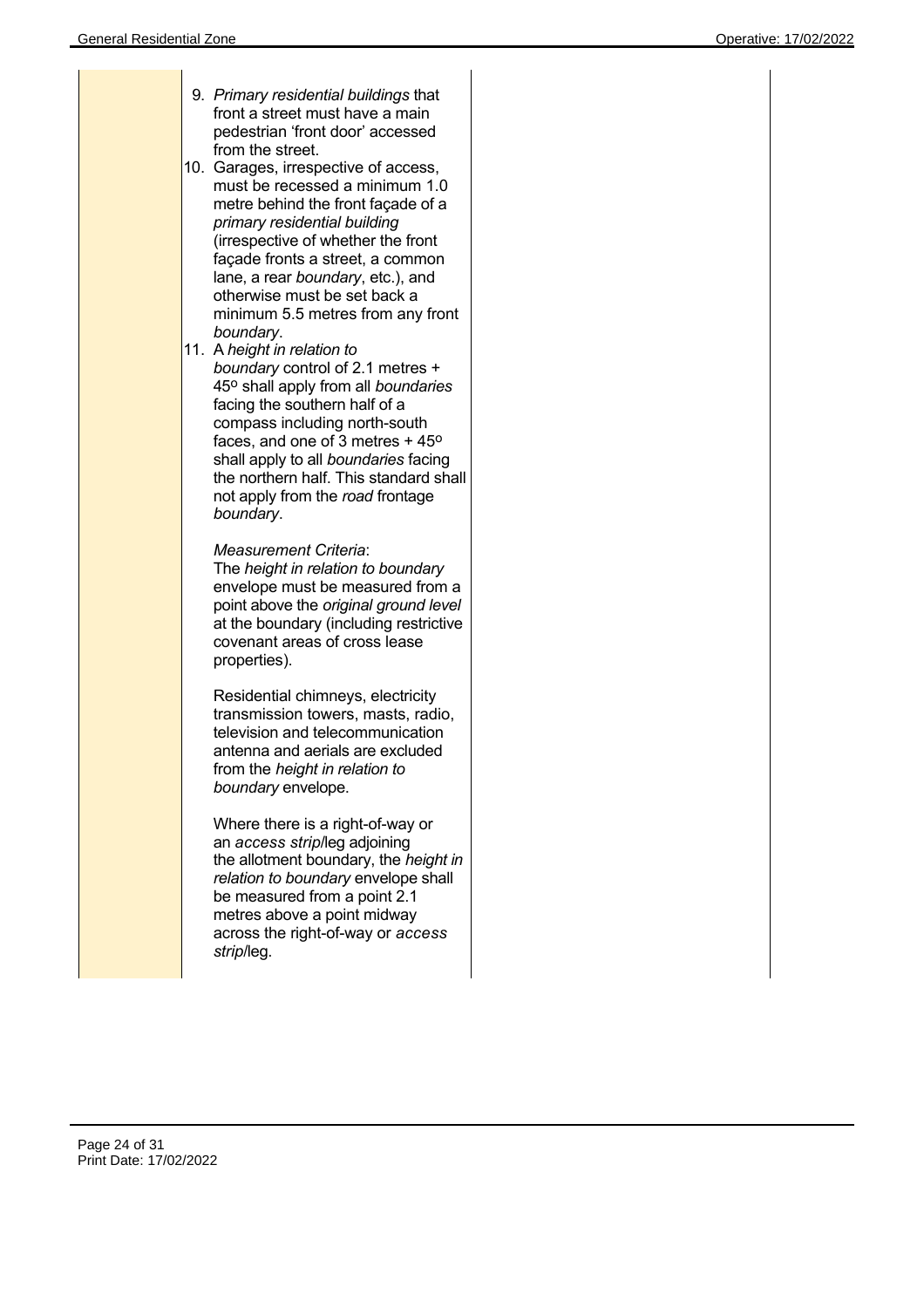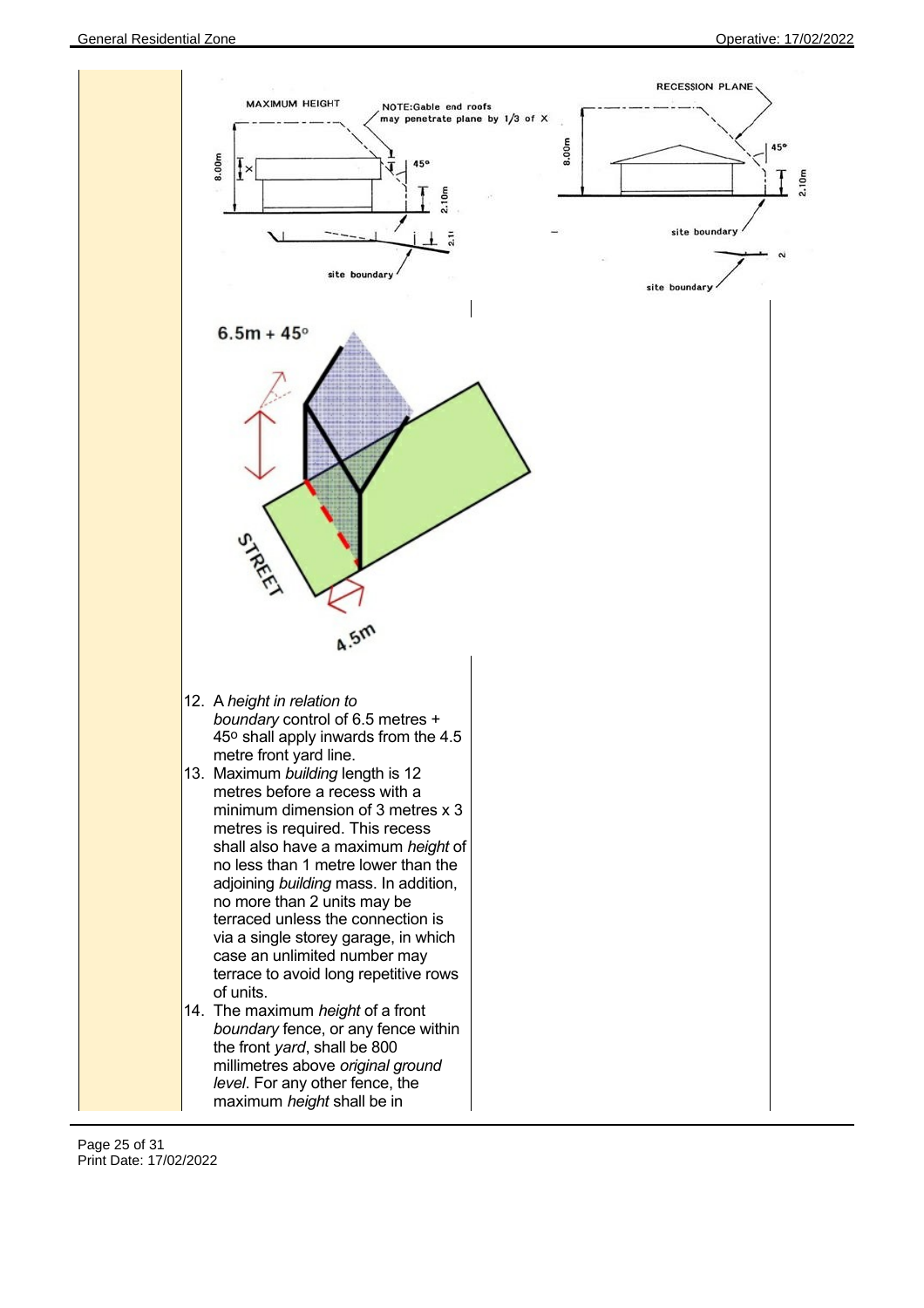

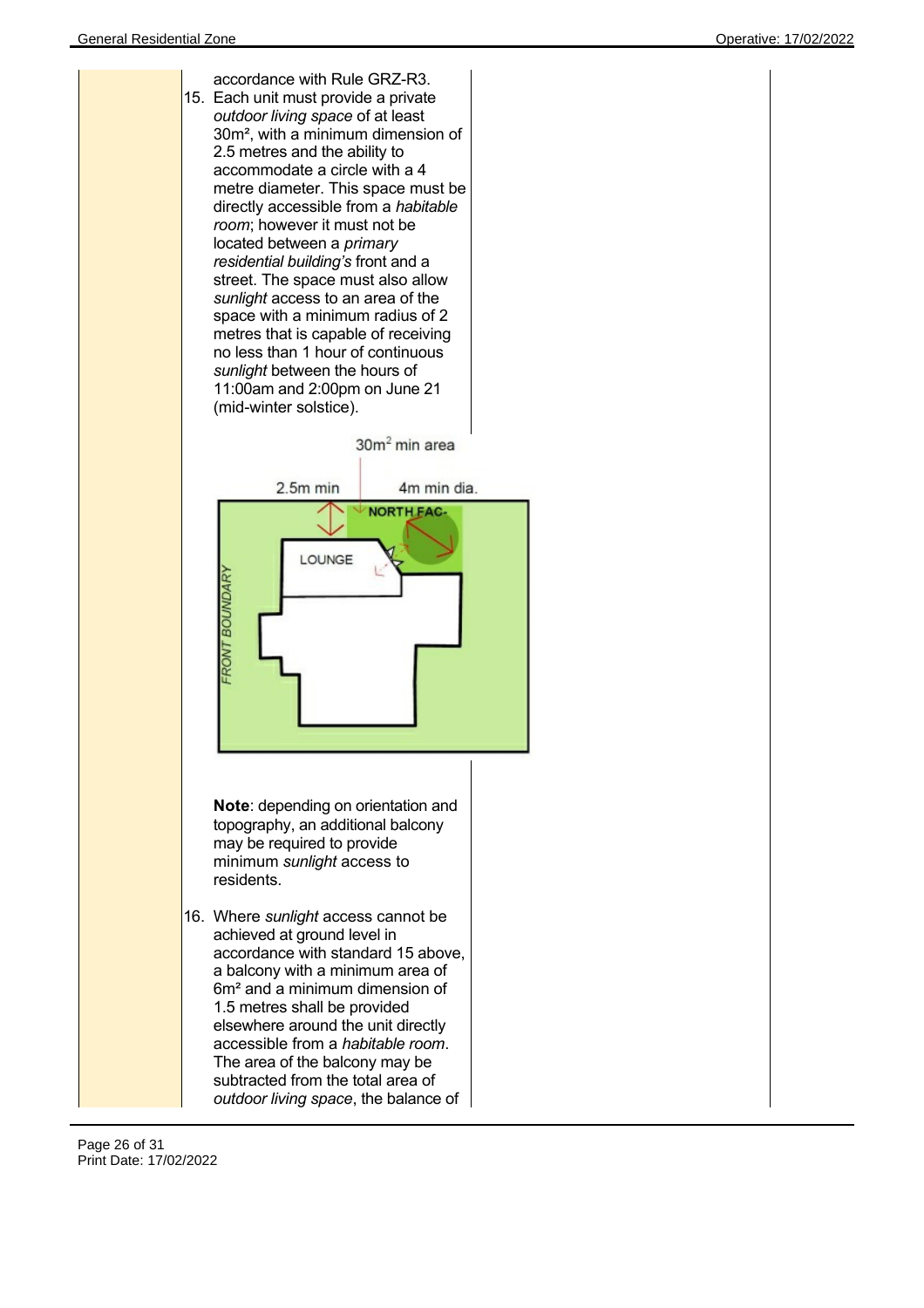|                                         | which must comprise at least a<br>complying 4.0 metre diameter circle<br>accessible from a living area.<br>17. Building coverage shall not exceed<br>50%.<br><b>Measurement Criteria:</b><br>When measuring building coverage,<br>include:<br>a. any part of the site subject to a<br>designation that may be taken or<br>acquired under the Public<br>Works Act 1981.<br>Exclude:<br>b. any section of any buildings that<br>extends out beyond the ground<br>floor level limits of the building<br>and overhangs the ground<br>c. The footprint of any minor<br>building<br>18. An average of 1.5 parking spaces<br>per unit must be provided: A<br>minimum of 1 space per unit is<br>required and in calculating the<br>average no more than 2 spaces per<br>unit may be counted.<br>19. Habitable rooms within residential<br>buildings on allotments adjacent to<br>any Strategic Arterial Route<br>(including any State Highway) must<br>be acoustically designed to achieve<br>an internal $L_{10(18 \text{ hr})}$ level of 45dBA<br>with all opening windows closed and<br>provide an acoustic design<br>certificate from a suitably qualified<br>person confirming this has been<br>achieved.<br><b>Esplanades</b><br>20. The Esplanade Reserve and<br>Esplanade Strip provisions of SUB-<br>DW-Table 1 must be complied with.<br><b>Financial Contributions</b> |                                                                                                                                       |
|-----------------------------------------|---------------------------------------------------------------------------------------------------------------------------------------------------------------------------------------------------------------------------------------------------------------------------------------------------------------------------------------------------------------------------------------------------------------------------------------------------------------------------------------------------------------------------------------------------------------------------------------------------------------------------------------------------------------------------------------------------------------------------------------------------------------------------------------------------------------------------------------------------------------------------------------------------------------------------------------------------------------------------------------------------------------------------------------------------------------------------------------------------------------------------------------------------------------------------------------------------------------------------------------------------------------------------------------------------------------------------------------------------------------------------|---------------------------------------------------------------------------------------------------------------------------------------|
| <b>GRZ-R14</b>                          | 1. 12. Compliance with FC-Table 1.<br>Any local convenience retail outlet.                                                                                                                                                                                                                                                                                                                                                                                                                                                                                                                                                                                                                                                                                                                                                                                                                                                                                                                                                                                                                                                                                                                                                                                                                                                                                                |                                                                                                                                       |
| Restricted                              | <b>Standards</b>                                                                                                                                                                                                                                                                                                                                                                                                                                                                                                                                                                                                                                                                                                                                                                                                                                                                                                                                                                                                                                                                                                                                                                                                                                                                                                                                                          | <b>Matters of Discretion</b>                                                                                                          |
| <b>Discretionary</b><br><b>Activity</b> | 1. The maximum retail floor space<br>(whether temporary or permanent)<br>shall be 40m <sup>2</sup> .<br>2. Hours of operation shall not exceed                                                                                                                                                                                                                                                                                                                                                                                                                                                                                                                                                                                                                                                                                                                                                                                                                                                                                                                                                                                                                                                                                                                                                                                                                            | 1. Layout, size design and location of<br>any building associated with the<br>activity.<br>2. Suitability of the subject site for the |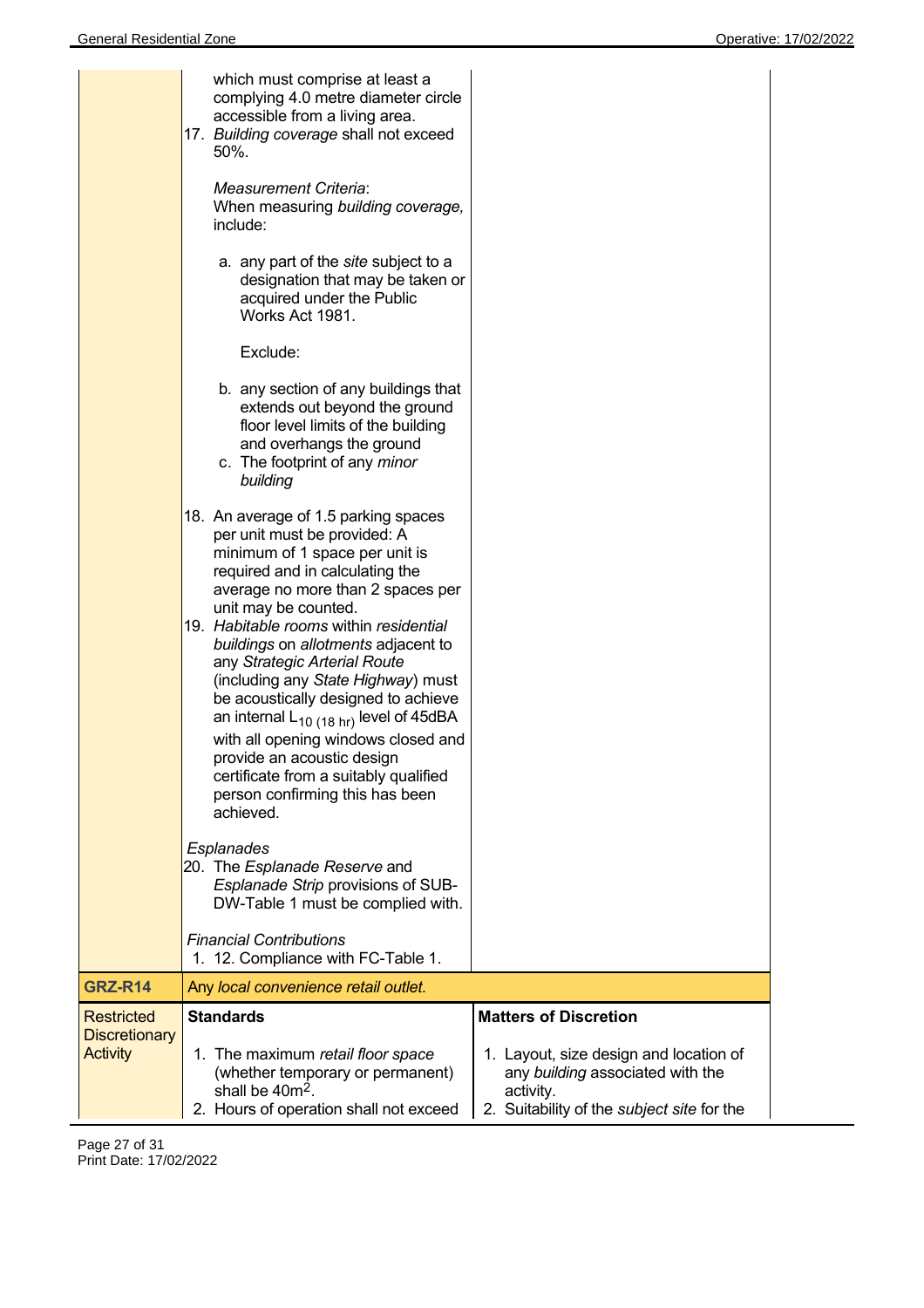|                                                       | the period from 7:00am to 11:00pm<br>for any given day.<br>3. Any building in which the activity is<br>undertaken must comply with Rules<br>GRZ-R5 and GRZ-R6, except that<br><i>permitted activity</i> standards 12(a)<br>and 12(b) of GRZ-R6 shall not apply.<br>4. Where any building in which the<br>activity is undertaken adjoins or is<br>within 2 metres of any road<br>boundary, at least 75% of the<br>ground floor elevation(s) of the<br>building that front onto the road<br>boundary must be active retail<br>frontage including pedestrian<br>entrances and clear glass for the<br>display of goods.<br>5. The activity must have road frontage<br>to a Strategic Arterial Route<br>(excluding any State Highway), a<br><b>Major Community Connector Route,</b><br>or Local Community Connector<br>Route (as identified in District Plan<br>Maps and TR-Table 7 - Transport<br>Network Hierarchy).<br>6. The activity must not be located<br>within 500 metres of (or within):<br>a. any Metropolitan Centre, Local<br>Centre, Mixed Use Centre or<br>Town Centre Zone; or<br>b. any lawfully established local<br>convenience retail outlet in the<br>General Residential Zone. | proposed activity.<br>3. Proximity to and potential adverse<br>effects on the vibrancy and vitality of<br>any Centre or lawfully established<br>local convenience retail outlet.<br>4. The imposition of conditions to<br>manage character and amenity<br>effects.<br>5. Context and surroundings.<br>6. Transport effects.<br>7. Any positive effects to be derived<br>from the activity.<br>8. Cumulative effects.<br>9. The imposition of financial<br>contributions in accordance with the<br>Financial Contributions chapter of<br>this Plan.<br>Note: Other contributions may be<br>applicable under the provisions of the<br>Local Government Act 2002.<br>10. The Otaki Beach, Waikanae Beach,<br>Raumati, Paekākāriki Special<br><b>Character Areas Design Guidelines</b><br>in Appendix 3. |
|-------------------------------------------------------|-------------------------------------------------------------------------------------------------------------------------------------------------------------------------------------------------------------------------------------------------------------------------------------------------------------------------------------------------------------------------------------------------------------------------------------------------------------------------------------------------------------------------------------------------------------------------------------------------------------------------------------------------------------------------------------------------------------------------------------------------------------------------------------------------------------------------------------------------------------------------------------------------------------------------------------------------------------------------------------------------------------------------------------------------------------------------------------------------------------------------------------------------------------------------------------------------|------------------------------------------------------------------------------------------------------------------------------------------------------------------------------------------------------------------------------------------------------------------------------------------------------------------------------------------------------------------------------------------------------------------------------------------------------------------------------------------------------------------------------------------------------------------------------------------------------------------------------------------------------------------------------------------------------------------------------------------------------------------------------------------------------|
| <b>GRZ-R15</b>                                        | Guidelines set out in Appendix 1.                                                                                                                                                                                                                                                                                                                                                                                                                                                                                                                                                                                                                                                                                                                                                                                                                                                                                                                                                                                                                                                                                                                                                               | Development, which is undertaken in accordance with the Development Incentives                                                                                                                                                                                                                                                                                                                                                                                                                                                                                                                                                                                                                                                                                                                       |
| Restricted<br><b>Discretionary</b><br><b>Activity</b> | Standards<br>1. The amount of development<br>proposed must not exceed or<br>proceed earlier than the stipulations<br>in the guideline.<br><b>Note:</b> For subdivision which is<br>undertaken in accordance with the<br>Development Incentives Guidelines,<br>see SUB-RES-R29.                                                                                                                                                                                                                                                                                                                                                                                                                                                                                                                                                                                                                                                                                                                                                                                                                                                                                                                  | <b>Matters of Discretion</b><br>1. The scale of biodiversity, energy or<br>water quality benefits created by the<br>proposal.<br>2. Layout, size, design and location of<br>proposed buildings (excluding minor<br>buildings).<br>3. Covenants, easements and other<br>legal mechanisms required.<br>4. The imposition of conditions to<br>manage visual, character and<br>amenity effects.<br>5. Ecological or biodiversity effects, and<br>effects on natural character values.<br>6. Transport effects.<br>7. Proposed mitigation, remediation or<br>ongoing management measures.<br>8. Cumulative effects.                                                                                                                                                                                       |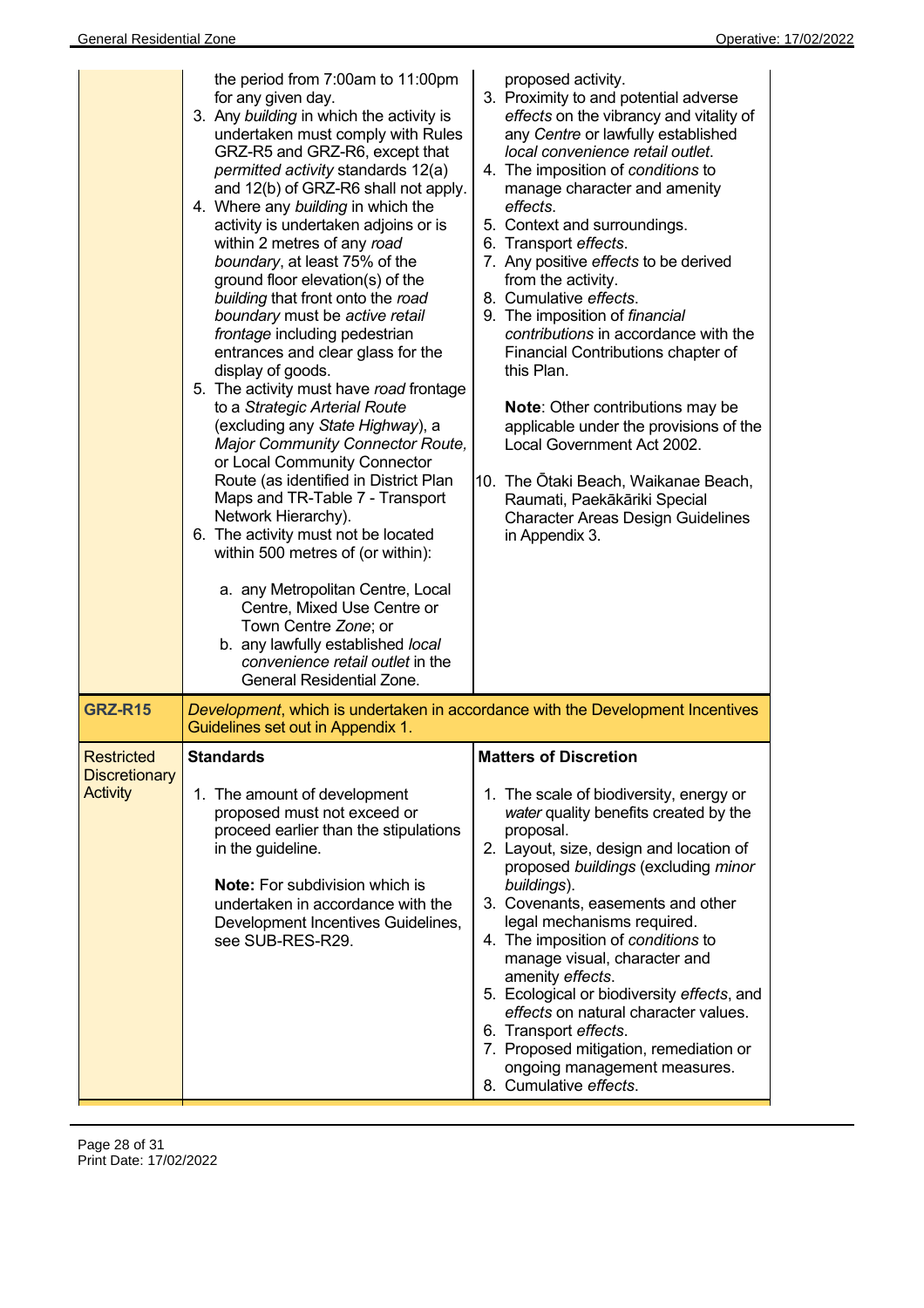| <b>GRZ-R16</b>                                               | Any building (excluding minor buildings), and any additions or alterations to any<br>building (excluding minor buildings and any listed historic heritage building) in the<br>Beach Residential Precincts that does not comply with the permitted activity<br>standards for yard setbacks.                                                                                                                                                                                                                                                                                                                                                                                                                                                                              |
|--------------------------------------------------------------|-------------------------------------------------------------------------------------------------------------------------------------------------------------------------------------------------------------------------------------------------------------------------------------------------------------------------------------------------------------------------------------------------------------------------------------------------------------------------------------------------------------------------------------------------------------------------------------------------------------------------------------------------------------------------------------------------------------------------------------------------------------------------|
| <b>Restricted</b><br><b>Discretionary</b><br><b>Activity</b> | <b>Matters of Discretion</b><br>1. The consideration of effects with<br>regard to Council's<br>Subdivision and Development<br><b>Principles and Requirements</b><br>2012 and Streetscape Strategy and<br>Guideline.<br>2. Compatibility with adjacent<br>development.<br>3. The imposition of conditions to<br>manage visual, character,<br>amenity and cumulative effects.<br>4. Landscaping.<br>5. The imposition of financial<br>contributions in accordance with the<br><b>Financial Contributions Chapter.</b><br><b>Note:</b> other contributions may be<br>applicable under the<br>provisions of the Local Government<br>Act 2002.<br>6. The Otaki Beach, Waikanae Beach,<br>Raumati, Paekākāriki<br>Special Character Areas Design<br>Guidelines in Appendix 3. |
| <b>GRZ-R17</b>                                               | Any activity which is listed as a restricted discretionary activity and does not<br>comply with one of more of the associated standards, unless otherwise specifically<br>stated.                                                                                                                                                                                                                                                                                                                                                                                                                                                                                                                                                                                       |
| <b>Discretionary</b><br><b>Activity</b>                      |                                                                                                                                                                                                                                                                                                                                                                                                                                                                                                                                                                                                                                                                                                                                                                         |
| <b>GRZ-R18</b>                                               | Any building, minor works, and any additions or alterations to any building, which<br>does not comply with one or more of the <i>permitted activity</i> standards under GRZ-<br>R <sub>6</sub>                                                                                                                                                                                                                                                                                                                                                                                                                                                                                                                                                                          |
| <b>Discretionary</b><br><b>Activity</b>                      |                                                                                                                                                                                                                                                                                                                                                                                                                                                                                                                                                                                                                                                                                                                                                                         |
| <b>GRZ-R19</b>                                               | Shared or group accommodation or supported living accommodation which does<br>not comply with one or more permitted activity standards under GRZ-R4.                                                                                                                                                                                                                                                                                                                                                                                                                                                                                                                                                                                                                    |
| <b>Discretionary</b><br><b>Activity</b>                      |                                                                                                                                                                                                                                                                                                                                                                                                                                                                                                                                                                                                                                                                                                                                                                         |
| <b>GRZ-R20</b>                                               | Visitor accommodation, excluding Temporary Residential Rental<br>Accommodation and excluding the use of land for accommodating five or less<br>visitors subject to a tariff being paid, which does not comply with one or more of the<br>controlled activity standards under GRZ-R11.                                                                                                                                                                                                                                                                                                                                                                                                                                                                                   |
| <b>Discretionary</b><br><b>Activity</b>                      |                                                                                                                                                                                                                                                                                                                                                                                                                                                                                                                                                                                                                                                                                                                                                                         |

Page 29 of 31 Print Date: 17/02/2022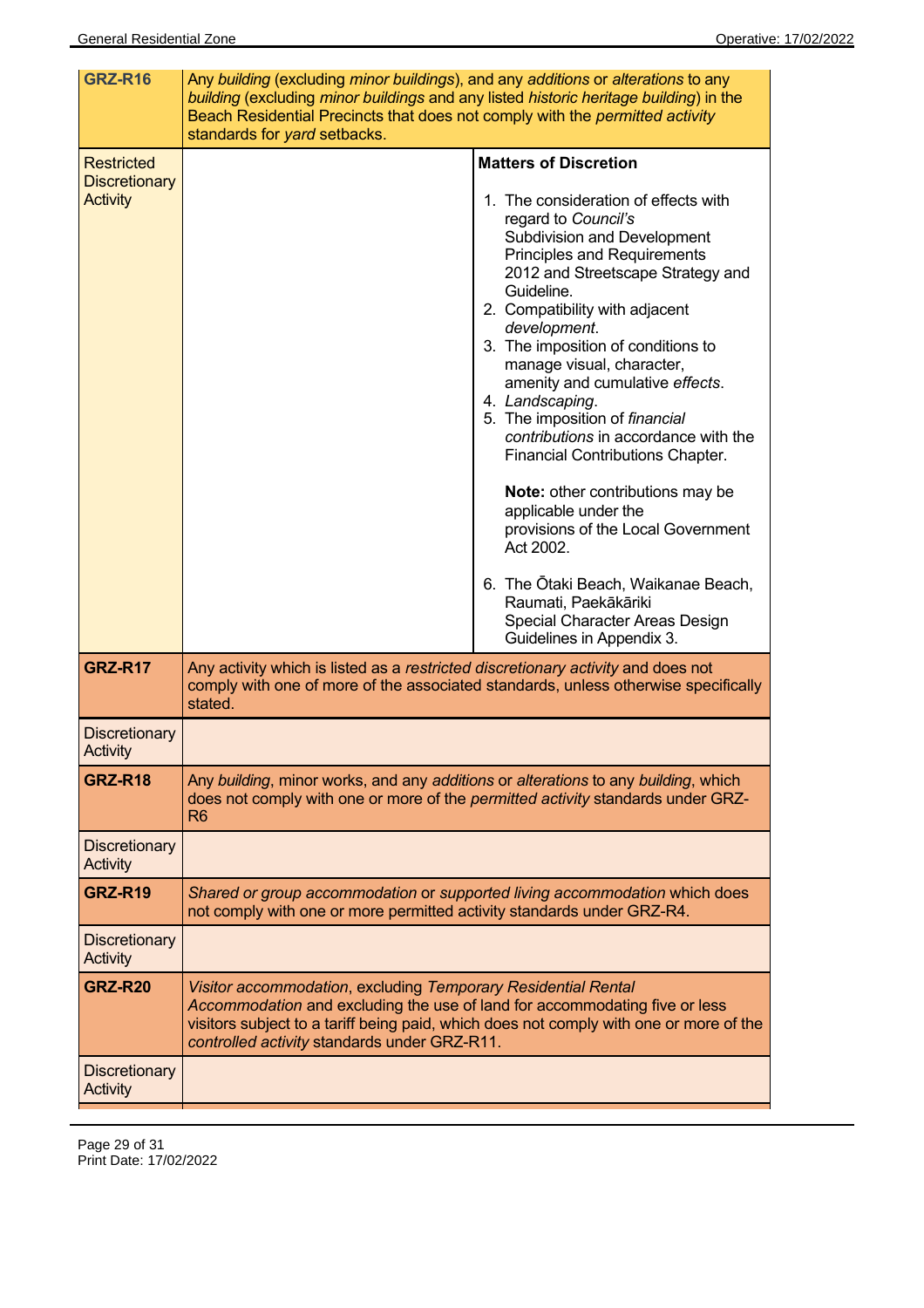| <b>GRZ-R21</b>                          | Any home business or home craft occupation that complies with Standard 3 of<br>GRZ-R10 but does not comply with one or more of the other permitted activity<br>standards under GRZ-R10.                                                                                                                                                                                                                                                                                                                                                                                                                                                                                                                                                                                                                                                                                         |
|-----------------------------------------|---------------------------------------------------------------------------------------------------------------------------------------------------------------------------------------------------------------------------------------------------------------------------------------------------------------------------------------------------------------------------------------------------------------------------------------------------------------------------------------------------------------------------------------------------------------------------------------------------------------------------------------------------------------------------------------------------------------------------------------------------------------------------------------------------------------------------------------------------------------------------------|
| <b>Discretionary</b><br><b>Activity</b> |                                                                                                                                                                                                                                                                                                                                                                                                                                                                                                                                                                                                                                                                                                                                                                                                                                                                                 |
| <b>GRZ-R22</b>                          | Medium Density Housing that is located outside of the Medium Density Housing<br>Precinct identified in the District Plan Maps or which does not comply with one or<br>more of the restricted discretionary activity standards under GRZ-R13.                                                                                                                                                                                                                                                                                                                                                                                                                                                                                                                                                                                                                                    |
| Non-<br>complying<br><b>Activity</b>    |                                                                                                                                                                                                                                                                                                                                                                                                                                                                                                                                                                                                                                                                                                                                                                                                                                                                                 |
| <b>GRZ-R23</b>                          | Any local retail convenience outlet that does not comply with one or more of the<br>restricted discretionary standards under GRZ-R14.                                                                                                                                                                                                                                                                                                                                                                                                                                                                                                                                                                                                                                                                                                                                           |
| Non-<br>complying<br>Activity           |                                                                                                                                                                                                                                                                                                                                                                                                                                                                                                                                                                                                                                                                                                                                                                                                                                                                                 |
| <b>GRZ-R24</b>                          | Any home business or home craft occupation which is not a permitted activity<br>under GRZ-R10 or a discretionary activity under GRZ-R21                                                                                                                                                                                                                                                                                                                                                                                                                                                                                                                                                                                                                                                                                                                                         |
| Non-<br>complying<br>Activity           |                                                                                                                                                                                                                                                                                                                                                                                                                                                                                                                                                                                                                                                                                                                                                                                                                                                                                 |
| <b>GRZ-R25</b>                          | Any commercial, industrial or retail activity that is not listed as a permitted,<br>controlled, restricted discretionary or discretionary activity.                                                                                                                                                                                                                                                                                                                                                                                                                                                                                                                                                                                                                                                                                                                             |
| Non-<br>complying<br>Activity           |                                                                                                                                                                                                                                                                                                                                                                                                                                                                                                                                                                                                                                                                                                                                                                                                                                                                                 |
| <b>GRZ-R26</b>                          | The sale or otherwise disposal of a <i>minor residential unit</i> which is not in conjunction<br>with its associated residential unit.<br><b>Qualifying Criteria:</b><br>• In order to be self-contained a minor residential unit must contain<br>a kitchenand bathroom. A minor residential unit has a gross floor area which is<br>no greater than 54m <sup>2</sup> .<br><b>Measurement Criteria:</b><br>When measuring gross floor area for the purposes of a <i>minor residential unit</i> ,<br>include:<br>• covered yards and areas covered by a roof but not enclosed by walls<br>Exclude:<br>• decks and covered outdoor living spaces<br>• uncovered stairways;<br>• floor space in terraces (open or roofed), external balconies, breezeways or<br>porches;<br>• car parking areas; and<br>• floor space of interior balconies and mezzanines not used by the public. |
| Non-<br>complying<br><b>Activity</b>    |                                                                                                                                                                                                                                                                                                                                                                                                                                                                                                                                                                                                                                                                                                                                                                                                                                                                                 |

Page 30 of 31 Print Date: 17/02/2022